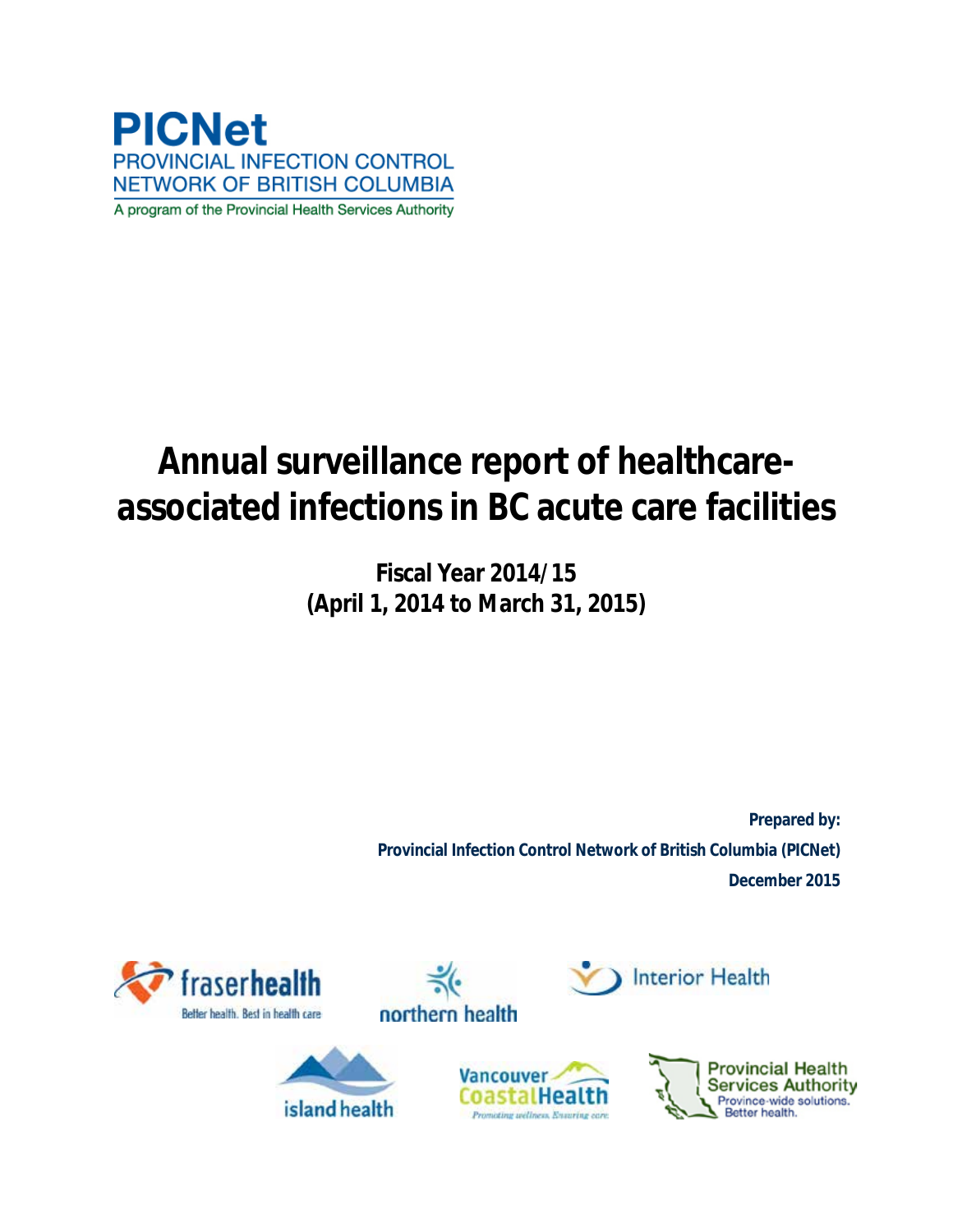The Provincial Infection Control Network of British Columbia (PICNet) is a provincially supported professional collaborative that provides guidance and advice on healthcare-associated infection prevention and control in British Columbia. Under the aegis and accountability framework of the Provincial Health Services Authority, PICNet connects healthcare professionals from across the province to develop and create guidelines and tools, with a focus on surveillance, education, and evidence-based practice.

**Provincial Infection Control Network of BC (PICNet)**  1001 West Broadway, Suite 504 Vancouver, BC V6H 4B1 Tel: 604-875-4844 x 22983 Fax: 604-875-4373 Website[: www.picnet.ca](http://www.picnet.ca/) Email: [picnet@phsa.ca](mailto:picnet@phsa.ca)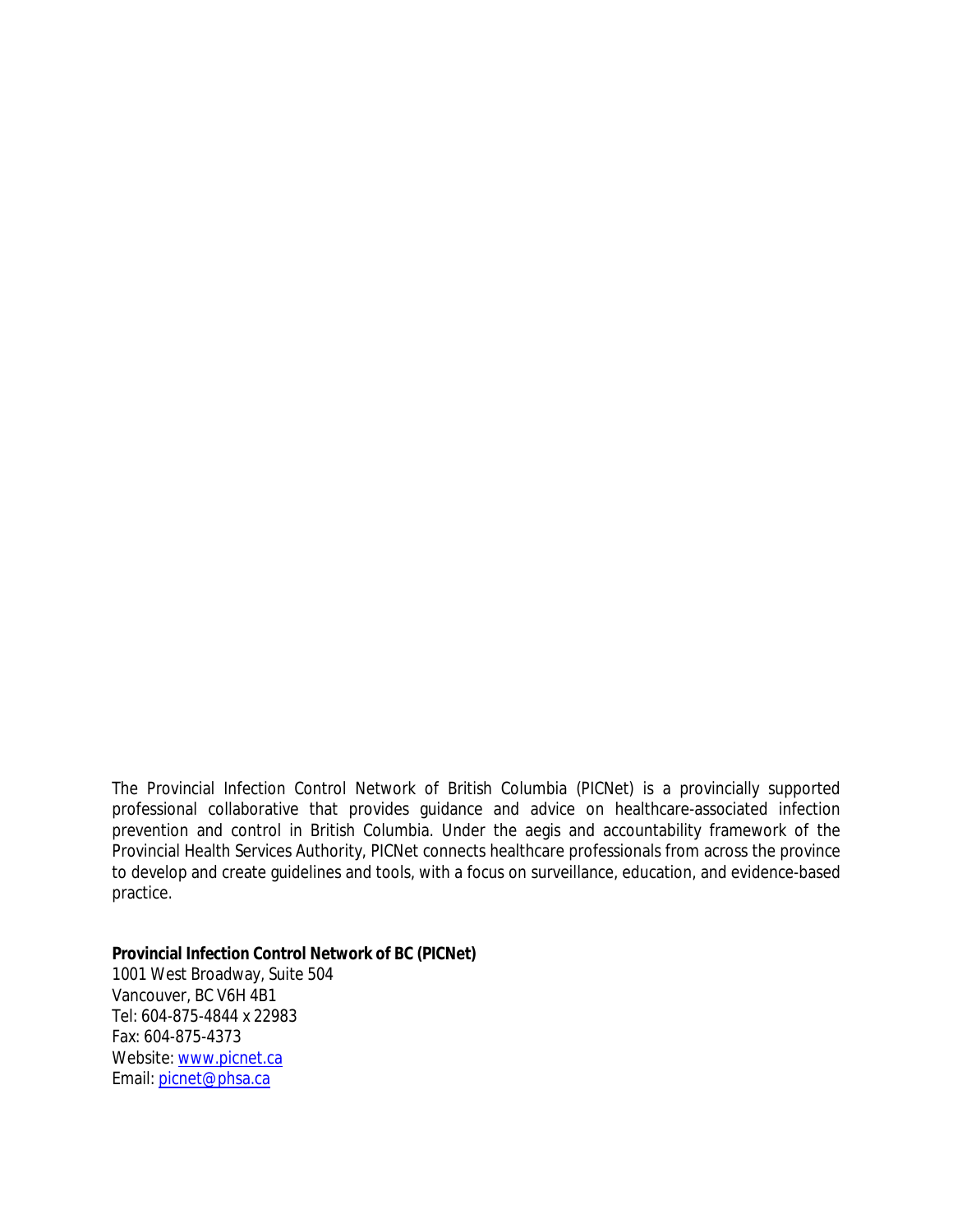# **Table of Contents**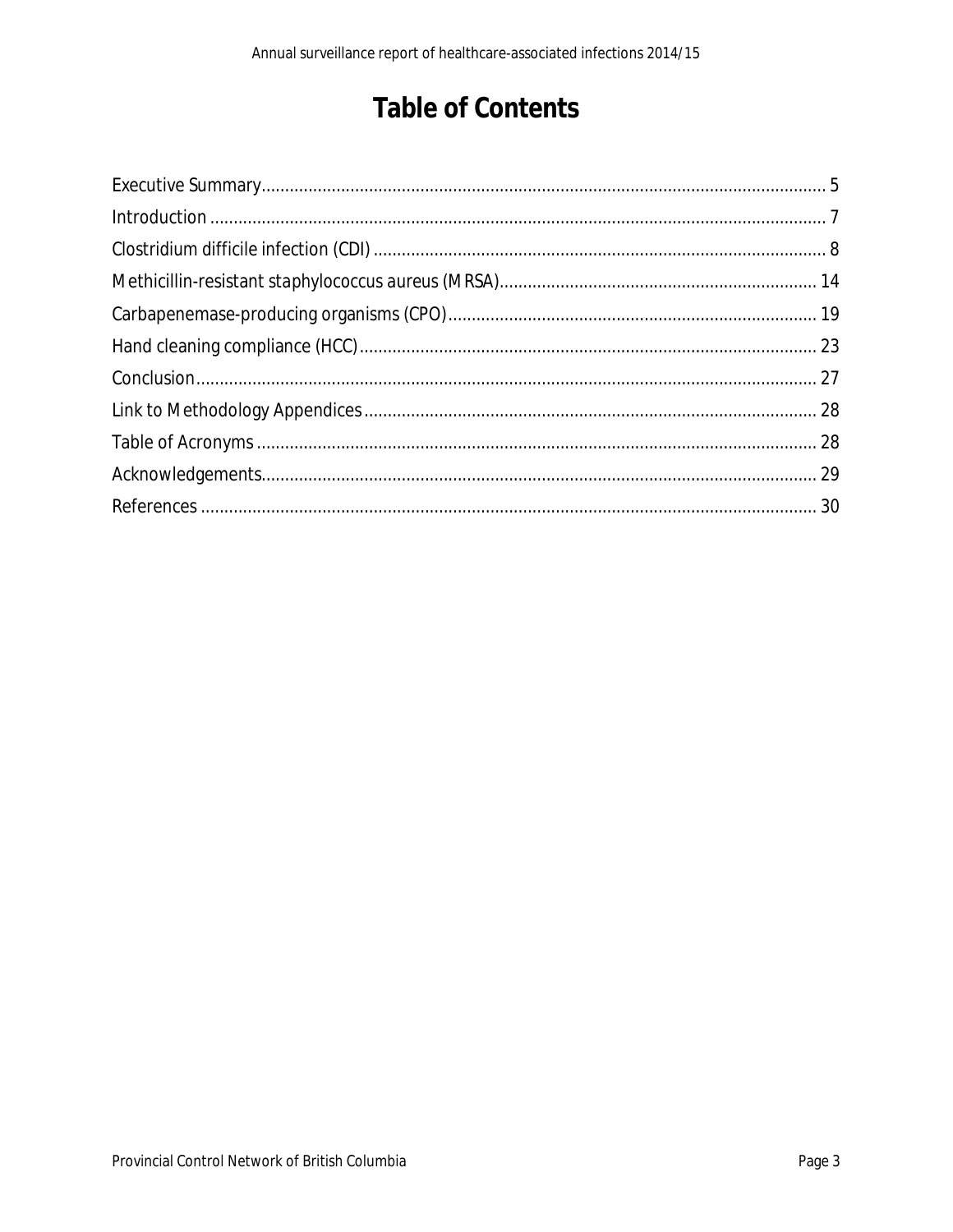### **Table of Figures**

| Figure 1. | Number of all cases of CDI identified in BC acute care facilities by case classification, 2009/10 |
|-----------|---------------------------------------------------------------------------------------------------|
| Figure 2. | Annual rate of new CDI associated with the reporting facility per 10,000 inpatient days by        |
| Figure 3. | Annual rate of new CDI associated with the reporting facility per 10,000 inpatient days by        |
| Figure 4. | Proportion of relapses among healthcare-associated CDI cases, 2009/10 - 2014/15 12                |
| Figure 5. | CDI-associated complications within 30 days of diagnosis, 2009/10 - 2014/15  12                   |
| Figure 6. | Number of newly identified MRSA cases in BC acute care facilities, 2010/11 - 2014/15  14          |
| Figure 7. | Annual rate of new MRSA associated with the reporting facility per 10,000 inpatient days by       |
| Figure 8. | Annual rate of new MRSA associated with the reporting facility per 10,000 inpatient days by       |
| Figure 9. |                                                                                                   |
|           | Figure 10. Overall provincial hand cleaning compliance by quarter and year, 2011/12 - 2014/15  23 |
|           |                                                                                                   |
|           | Figure 12. Provincial hand cleaning compliance by moment of contact, 2011/12 - 2014/1525          |
|           | Figure 13. Provincial hand cleaning compliance by healthcare worker, 2011/12 - 2014/15 25         |
| Table 1.  | Rate of new CDI associated with the reporting facility per 10,000 inpatient days by fiscal        |
| Table 2.  | Rate of new MRSA associated with the reporting facility per 10,000 inpatient days by fiscal       |
| Table 3.  | Number of new cases of CPO identified in BC acute care facilities by carbapenemase gene,          |
| Table 4.  | Number of new cases of CPO genes identified in BC acute care facilities by health authority,      |
| Table 5.  | Healthcare exposure history of the new CPO cases, 2014/07/18 - 2015/3/31 20                       |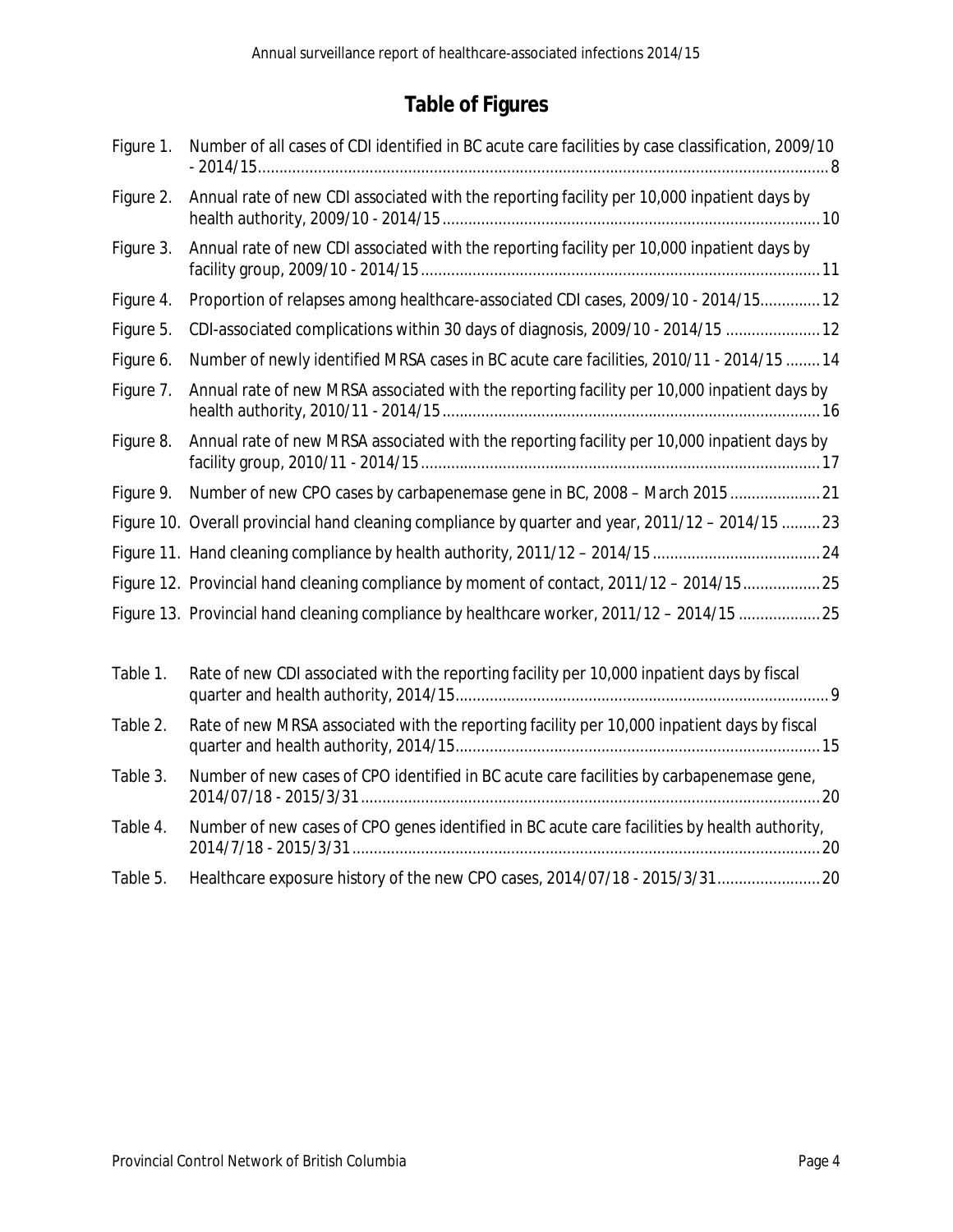### <span id="page-4-0"></span>**Executive Summary**

Surveillance is a crucial component for the prevention and control of healthcare-associated infections. There are currently four provincial surveillance programs related to healthcare-associated infections in British Columbia acute care facilities. Following are the highlights of the surveillance results for the fiscal year 2014/15 based on the data submitted by the health authorities.

#### *Clostridium difficile* **infection (CDI) surveillance**

- A total of 2,260 cases of CDI were reported among inpatients in 2014/15. Of these, 1,206 (53.4%) were defined as new cases that were healthcare-associated with the reporting facility. This was the lowest annual number of total CDI cases, and the lowest number of new cases as well, since the inception of the provincial CDI surveillance program in 2009/10.
- Overall, the provincial rate of CDI associated with the reporting facility has decreased from 8.6 per 10,000 inpatient days in 2009/10 to 4.2 per 10,000 inpatient days in 2014/15 — a decrease of 51.2%. A statistically significant downward trend was observed in four of the six health authorities over the past six years.
- The greatest decrease was observed in facilities with more than 250 beds, and tertiary/referral or regional hospitals, and teaching hospitals. The gaps in the CDI rates between the different sizes and types of facilities have narrowed over the past six years, and the difference in the rates was not statistically significant in 2014/15.
- The rate of CDI varied by fiscal quarter in 2014/15, with a significant increase in quarter 4 (Q4) from the preview two quarters. Part of reason for the increase in Q4 may be associated with increased norovirus activity during that period, which can lead to increased testing for *C. difficile*. The health authorities are closely monitoring the situation.
- The proportion of relapses of CDI and intensive care unit admissions due to CDI or CDI-related complications also decreased in the last three years.

#### **Methicillin-resistant** *Staphylococcus aureus* **(MRSA) surveill**a**nce**

- A total of 3,130 cases of MRSA were newly identified among inpatients during 2014/15. Of these, 1,552 (49.5%) were defined as healthcare-associated with the reporting facility. Compared to 2013/14, both the total number of cases and the number of healthcare-associated cases have increased.
- The provincial rate of MRSA associated with the reporting facility was 4.9 per 10,000 inpatient days in 2014/15, which is a statistically significant upward trend from 2010/11 to 2014/2015. The upward trend in provincial MRSA rates occurred despite the enhanced intervention measures on the part of the health authorities over the last few years; these measures are mostly hospital-based and may have little impact on MRSA acquired outside healthcare settings.
- Over half of healthcare-associated MRSA cases (52.3%) associated with the reporting facility were associated with a previous encounter with the reporting facility. Compared to 2013/14, the number of MRSA cases that were associated with a previous encounter with the reporting facility increased in 2014/15 by 78.9%, while the MRSA cases that were associated with current admission to the reporting decreased by 18.8%.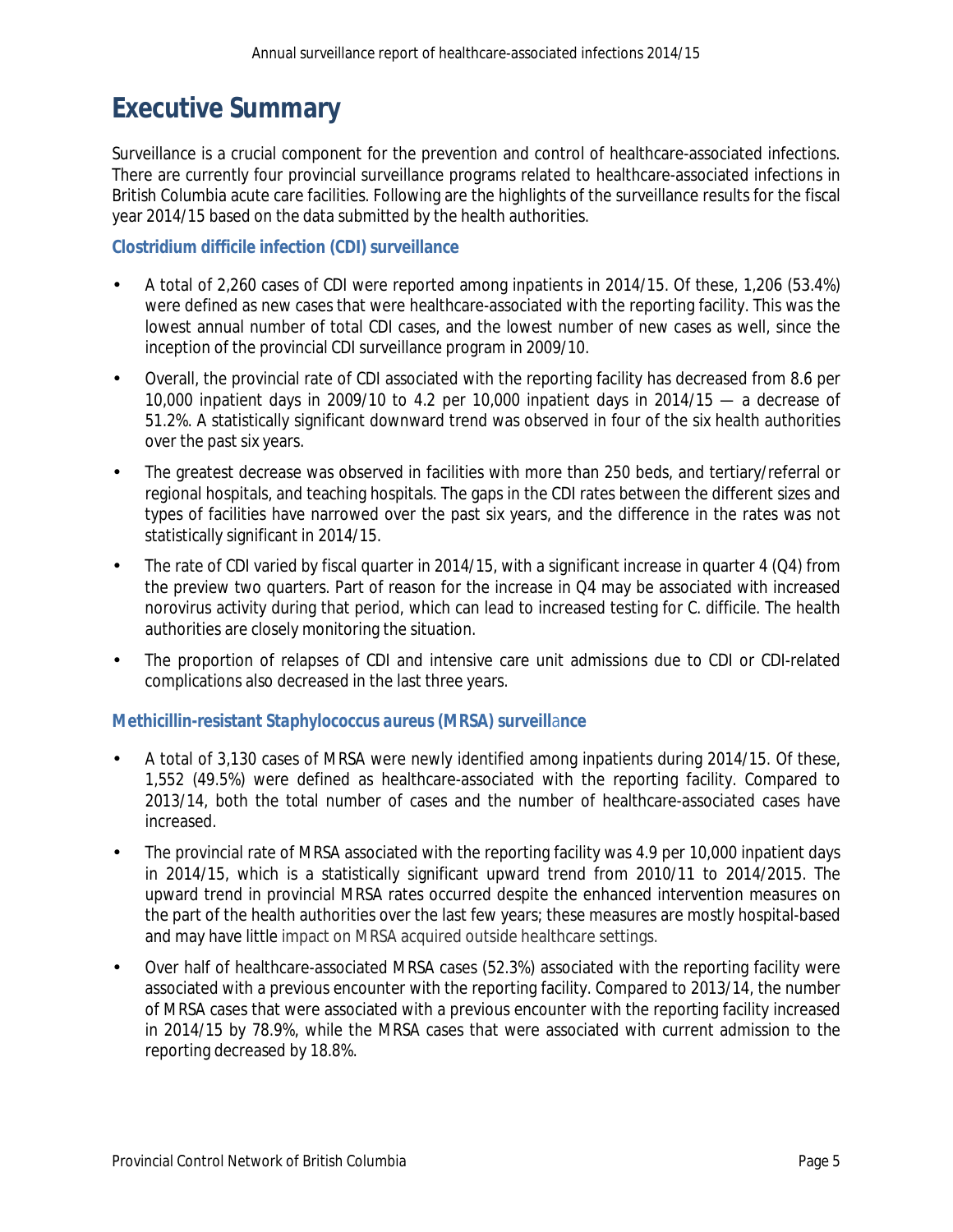#### **Carbapenemase-producing organisms (CPO) surveillance**

- Provincial surveillance for CPO was introduced to acute care facilities in July 2014 in response to recent global increases of CPOs, and an outbreak in a BC hospital.
- From July 2014 to March 31, 2015, 49 new cases of CPO were identified in BC acute care facilities. NDM was the predominant carbapenemase gene, accounting for 61.2% of CPO cases, followed by OXA-48 (14.3%), and KPC (8.2%).
- Over half of the new cases (55.1%) had healthcare exposure outside Canada. Seven cases (14.3%) were transferred from other facilities including three from outside of BC. Nine patients (18.4%) had close contact with a CPO patient or the CPO patient's environment. Eleven cases (22.4%) had no evidence of a healthcare encounter outside Canada, or contact with a known CPO patient, or a stay in a unit with high CPO prevalence in the past six to twelve months.

#### **Hand Hygiene Compliance (HCC)**

- Healthcare workers are expected to clean their hands before and after contact with a patient or the patient's immediate environment. Hand cleaning compliance in acute care facilities is audited by trained auditors periodically.
- The provincial overall compliance surpassed the target performance of 80% in each quarter of 2014/15. After weighting by inpatient days in the health authorities to reduce the impact of variations in the opportunities observed, the provincial quarterly compliance was still greater than 80% in 2014/15.
- The weighted provincial hand cleaning compliance has increased significantly from 64% in Q1 of FY 2010/11 to 81% in Q4 of 2014/15.
- Compliance before contact with a patient or the patient's immediate environment continues to be less than the compliance after contact (79% vs 87% in Q4 of 2014/15).
- Nursing staff had the highest rate of compliance (84% in quarter 4 of 2014/15), while physicians had the lowest (72% in Q4 of 2014/15).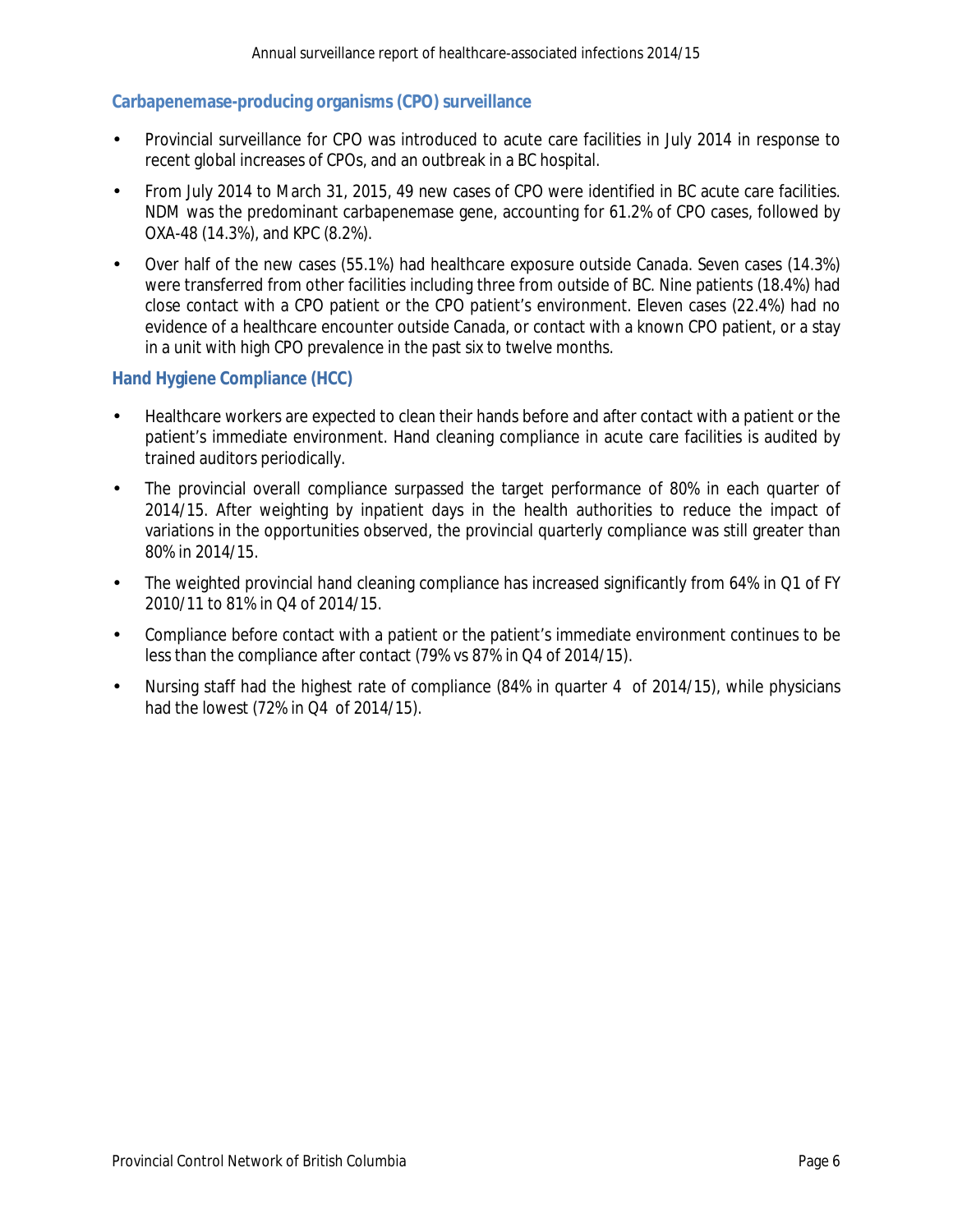# <span id="page-6-0"></span>**Introduction**

Healthcare-associated infections (HAI) are infections or colonizations that develop in a patient during or shortly after a healthcare encounter. More than 50% of HAIs are caused by bacteria that are resistant to at least one type of antibiotic (1); such bacteria include methicillin-resistant *Staphylococcus aureus* (MRSA), *Clostridium difficile* (*C. difficile*), and carbapenem resistant gram negative bacteria. Antibiotic resistance results in infections being more difficult to treat. It is estimated that more than 220,000 infections are acquired in hospitals yearly in Canada, resulting in more than 8,000 deaths annually (1).

Surveillance of HAIs is a crucial component of effective infection prevention and control (2,3) and has successfully characterized the magnitude of HAIs, vulnerable patient populations, and risk factors for infections (4). In 2006, the Provincial Infection Control Network of British Columbia (PICNet) began working with the health authorities (HAs) of British Columbia (BC) and related organizations to establish provincial surveillance programs for HAIs in acute care facilities. *Clostridium difficile* infection (CDI) and MRSA were the first two HAIs under provincial surveillance (since 2009 and 2011, respectively). Following recent global increases and an outbreak in a BC hospital, carbapenamase-producing organisms (CPOs) were added to the provincial surveillance programs in 2014.

The provincial surveillance data include all cases of CDI, and incidence (newly-identified) of MRSA and CPO identified in acute care facilities. CDI and MRSA are further classified as either healthcareassociated (HCA), community-associated (CA), or of unknown origin based on the patient's healthcare encounter history. A HCA classification means that the infection was identified around the time when the patient was hospitalized. This does not necessarily indicate that the patient acquired the bacteria during hospitalization. If the patient had no encounter with a healthcare facility, the case is classified as CA. Where no information on relevant hospitalizations is available, it is classified as unknown. For details of surveillance protocols for CDI, MRSA and CPO, please visit PICNet website: [https://www.picnet.ca/surveillance/.](https://www.picnet.ca/surveillance/)

A fourth part of the provincial surveillance program is hand cleaning compliance (HCC). Given that hand cleaning is one of the most effective ways of preventing the transmission of HAIs, hand cleaning compliance among healthcare workers is audited periodically, and the audit results have been submitted to PICNet quarterly for public reporting since 2011.

The following report summarizes the surveillance data submitted to PICNet by HAs. The rates of healthcare associated CDI and MRSA, and hand cleaning compliance, are provided to show the overall trend in BC acute care facilities, rather than for comparison between HAs or between facilities. CPO data are presented by the number of new cases, as reliable rates cannot be calculated from a small number of cases. The details of the methodology for this report can be found at [http://s.picnet.ca/appendices201415.](http://s.picnet.ca/appendices201415)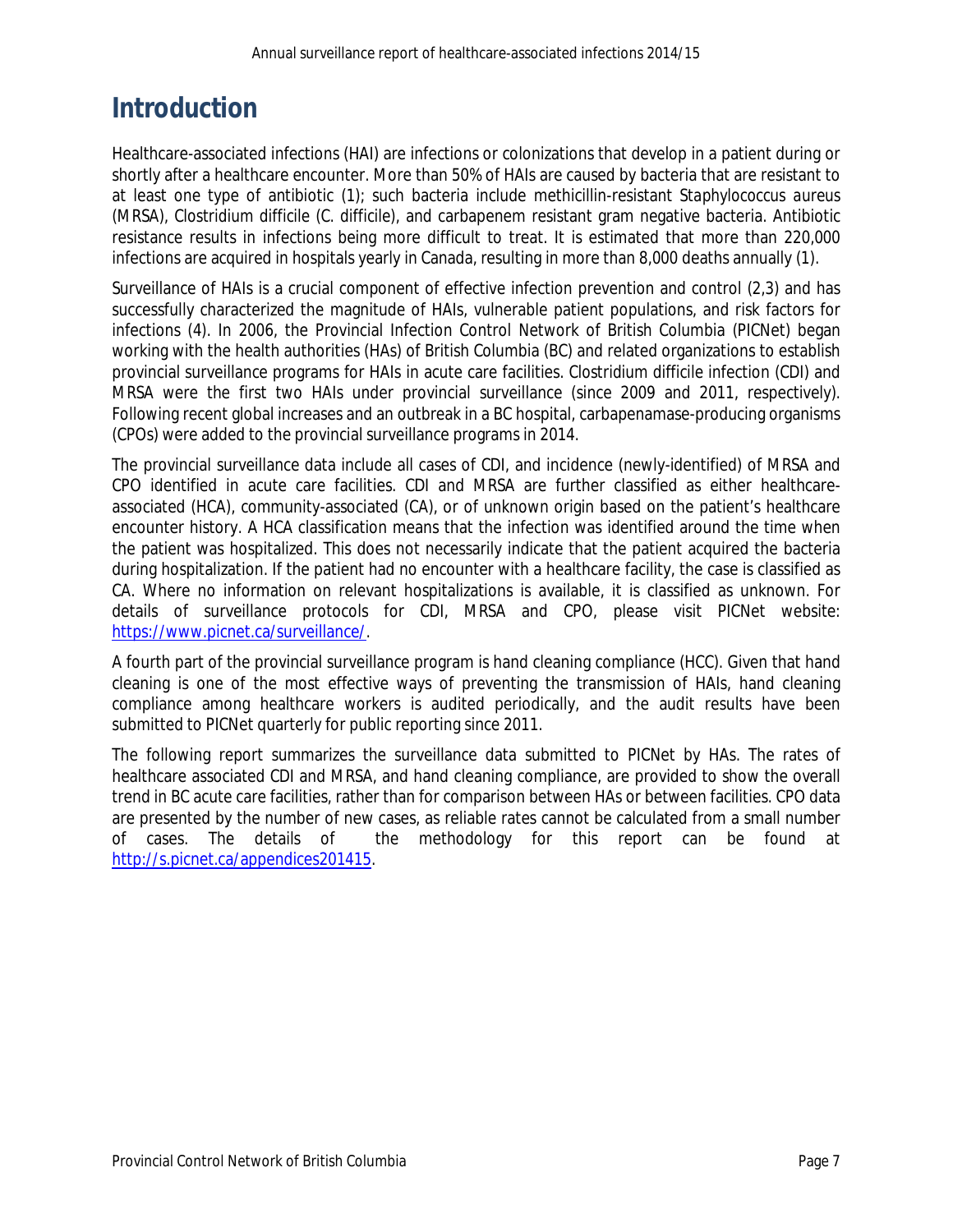# <span id="page-7-0"></span>*Clostridium difficile* **infection (CDI)**

*C. difficile* is a Gram-positive, spore-forming, anaerobic bacterium that spreads from person to person via the fecal-oral route. Once a person acquires *C. difficile* the manifestation can vary from asymptomatic cases to severe diarrhea, pseudomembranous colitis, toxic megacolon, and, in some instances, death (5).

In healthcare facilities, *C. difficile* is commonly transmitted on the hands of infected patients and healthcare professionals, or via contaminated surfaces and objects. Infections result in increased hospital stays and higher morbidity and mortality among patients (6). Elderly patients and people with immune-compromising conditions or serious underlying disease are at increased risk of developing *C. difficile* infection (5).

The following tables and graphs present all CDI, including new cases and relapses, identified among inpatients in BC acute care facilities in FY 2014/15, and provide comparison to the previous years. The complications associated with CDI are also presented.

#### **Overview of CDI cases identified in 2014/15**

A total of 2,260 cases of CDI were reported in 2014/15. This represents a 4.9% decrease from 2,376 cases in the previous year (2013/14). This was also the lowest annual number of CDI cases since the inception of the provincial CDI surveillance program in 2009/10 (Figure 1).

#### <span id="page-7-1"></span>**Figure 1. Number of all cases of CDI identified in BC acute care facilities by case classification, 2009/10 - 2014/15**



CA: community-associated; HCA: healthcare-associated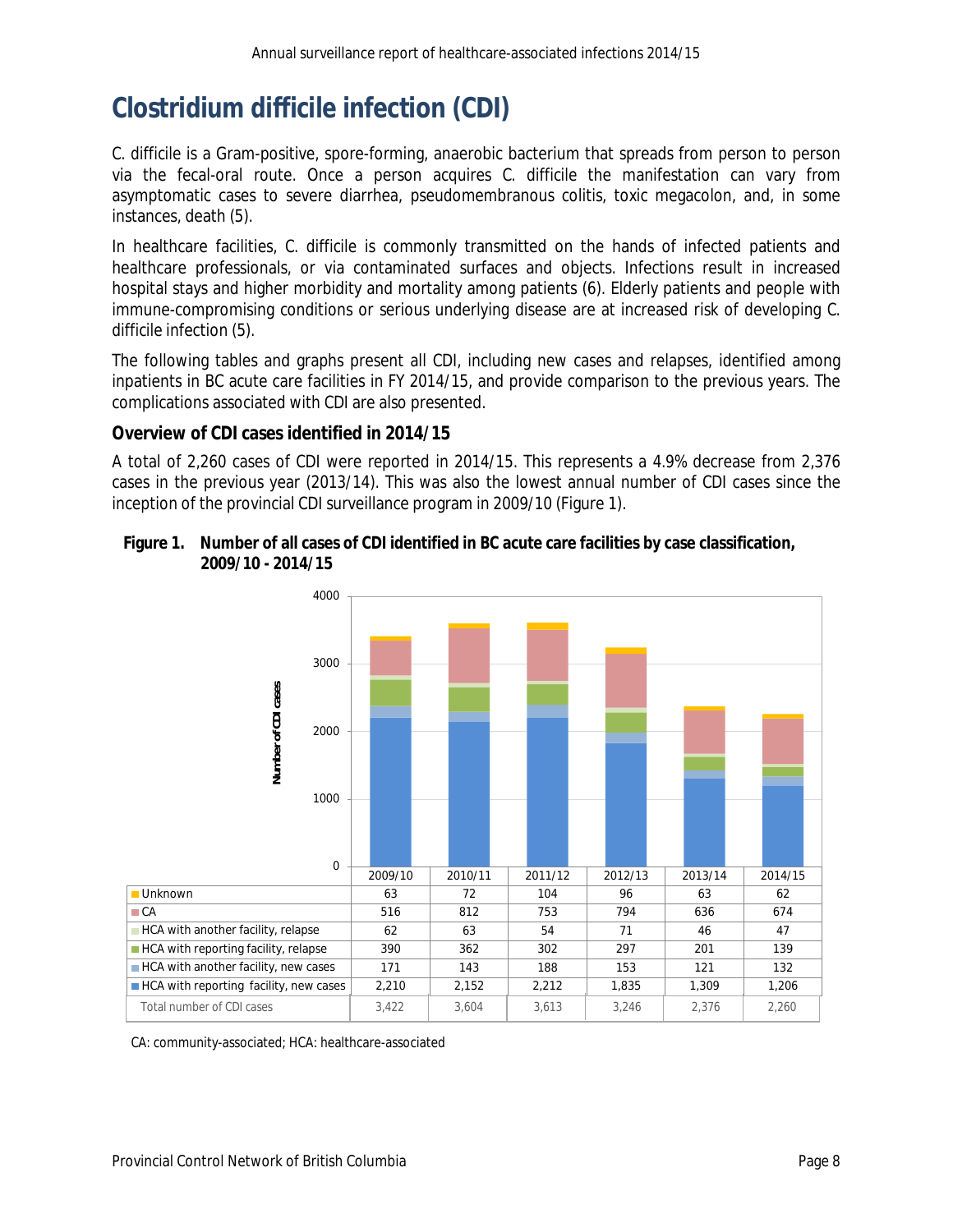Among the cases identified in 2014/15, 1,524 cases (67.4%) were defined as HCA, 674 cases (29.8%) were CA, and 62 cases (2.7%) were of unknown association. Compared with previous years, HCA CDI in 2014/15 decreased in both the number of cases and the proportion among all CDI cases.

Of the 1,524 HCA cases in 2014/15, 1,206 (53.4% of total CDI cases) were new cases of CDI associated with the reporting facility; 132 (5.8%) were new cases of CDI associated with another facility; 139 (6.2%) were relapses of CDI associated with the reporting facility; and 47 (2.1%) were relapses of CDI associated with another facility.

### **Rate of new CDI associated with the reporting facility in 2014/15**

The provincial annual rate of new CDI associated with the reporting facility in 2014/15 was 4.2 per 10,000 inpatient days, with a 95% confidence interval (CI) of 3.9 - 4.4. The rate varied by fiscal quarter and HA (Table 1). The Q4 rate was significantly higher than Q2 and Q3, and was non-signicantly higher than Q1.

<span id="page-8-1"></span>**Table 1. Rate of new CDI associated with the reporting facility per 10,000 inpatient days by fiscal quarter and health authority, 2014/15**

| Quarter         | Q1             | Q <sub>2</sub>  | Q <sub>3</sub>  | Q4                 | Annual         |
|-----------------|----------------|-----------------|-----------------|--------------------|----------------|
| <b>IHA</b>      | $5.3(4.0-6.9)$ | $3.0(2.1-4.2)$  | $4.3(3.2-5.7)$  | $4.9(3.9-6.2)$     | $4.4(3.8-5.1)$ |
| <b>FHA</b>      | $4.3(3.5-5.2)$ | $3.8(3.1-4.7)$  | $3.0(2.4-3.8)$  | $5.4(4.7-6.3)$     | $4.3(3.9-4.7)$ |
| <b>VCHA</b>     | $4.7(3.7-6.0)$ | $4.1(3.2-5.2)$  | $3.9(3.0-5.0)$  | $5.6(4.7-6.7)$     | $4.7(4.2-5.2)$ |
| <b>VIHA</b>     | $2.8(2.0-4.0)$ | $3.0(2.1-4.2)$  | $3.5(2.6-4.8)$  | $3.5(2.7-4.6)$     | $3.3(2.8-3.8)$ |
| <b>NHA</b>      | $1.5(0.7-3.2)$ | $5.0(3.3-7.6)$  | $2.9(1.7-5.0)$  | $3.1(2.0-4.8)$     | $3.1(2.4-4.1)$ |
| <b>PHSA</b>     | $3.2(1.3-8.3)$ | $6.6(3.4-13.1)$ | $7.7(4.0-14.6)$ | $6.6$ $(3.3-13.0)$ | $6.0(4.2-8.6)$ |
| <b>Province</b> | $4.1(3.6-4.6)$ | $3.7(3.3-4.2)$  | $3.6(3.1-4.0)$  | $4.9(4.5-5.4)$     | $4.2(3.9-4.4)$ |

### **Trends of CDI associated with the reporting facility**

<span id="page-8-0"></span>Overall the rate of CDI associated with the reporting facility has decreased since 2009/10. The downward trend was statistically significant at the provincial level (Figure 2.a), as well as four HAs (IHA, FHA, VCHA and VIHA) (Figure 2.b-e). The provincial rate decreased by 51.2% from 8.6 per 10,000 inpatient days in 2009/10 to 4.2 per 10,000 inpatient days in 2014/15.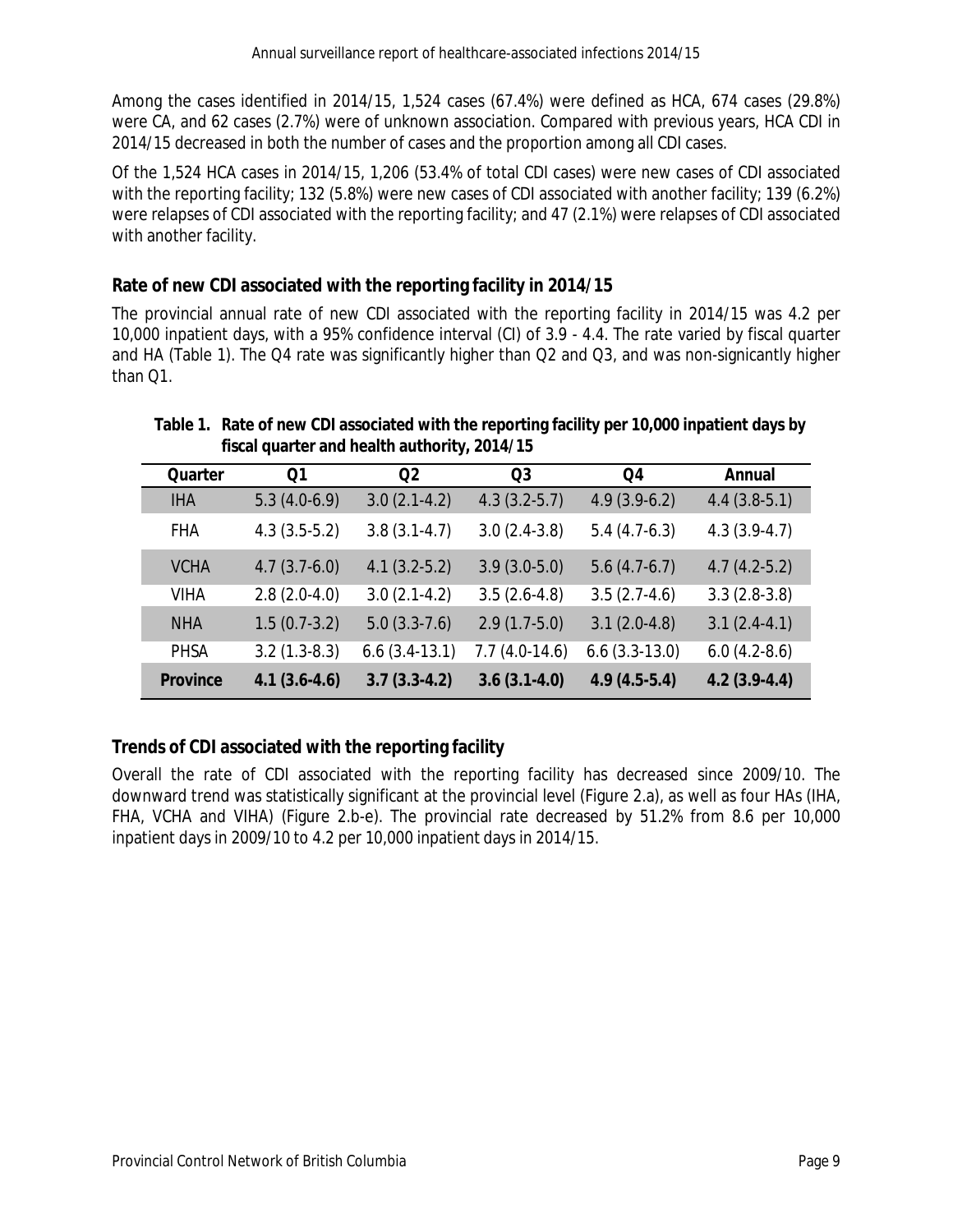

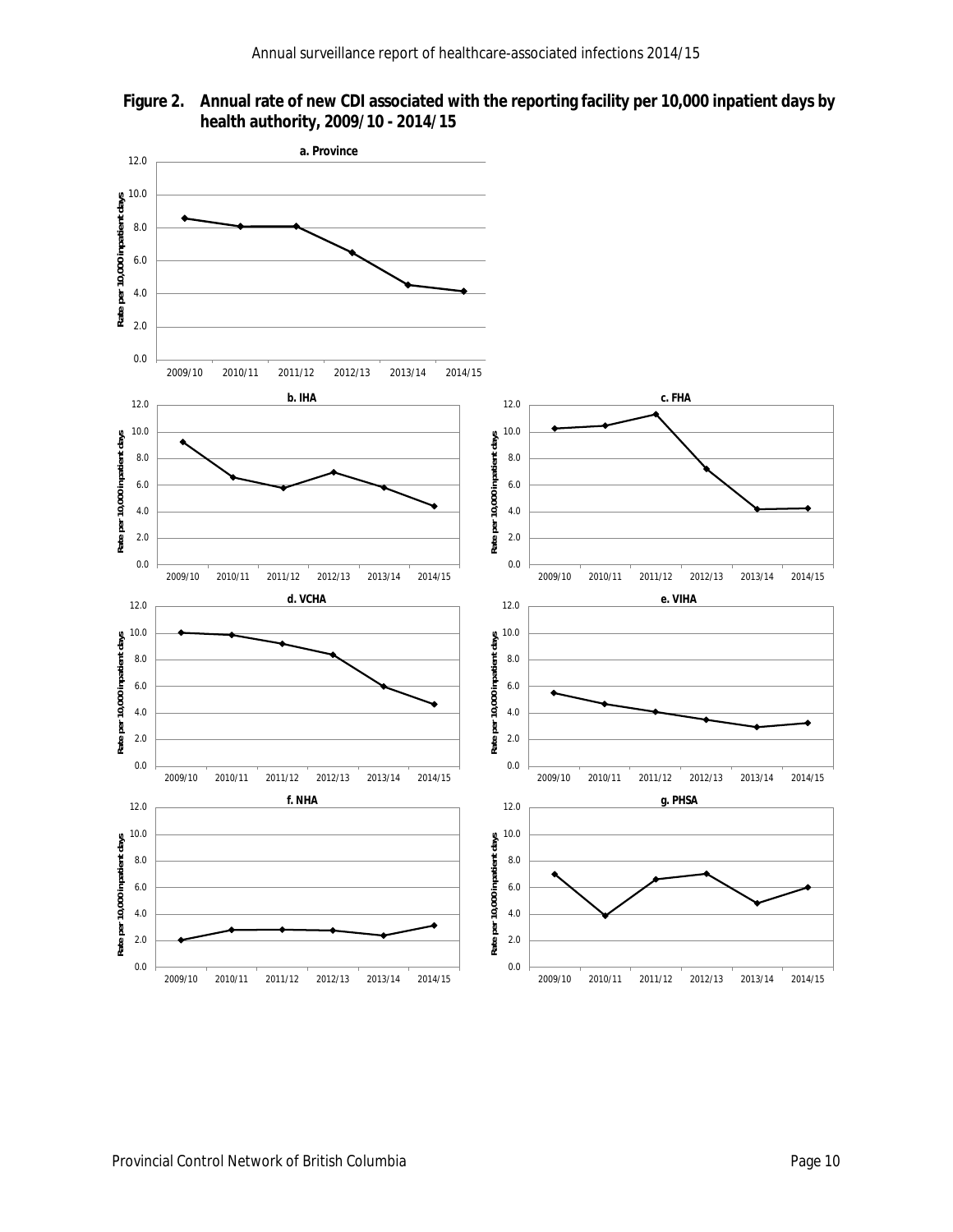CDI rates are also analyzed by hospital size, hospital type, and teaching status. The three hospital size categories are 1-50 beds, 51-250 beds, and >250 beds. The three hospital types are tertiary/referral, regional hospitals, and community hospitals. There are two hospital teaching categories: teaching and non-teaching. The categories of hospitals are mutually exclusive within each group, but not exclusive between the groups. For example, larger hospitals tend to be tertiary/referral hospitals and also tend to be teaching hospitals. The latter are more likely to care for more severe and more vulnerable patients who are at higher risk for acquiring CDI.

The downward trend in annual CDI rates was statistically significant in each category of facility groups, with the exception of the facilities with 1-50 beds. As demonstrated in Figure 3, larger facilities with more than 250 beds (Figure 3.a), tertiary/referral and regional hospitals (Figure 3.b), and teaching hospitals (Figure 3.c) had a higher historical rate in 2009/2010 than other categories in the same group. During the past six years, those facilities have seen the greatest decrease. The gaps in the CDI rates between the categories in each group have narrowed over the past six years and the rates were not statistically significantly different from each other in 2014/15.

<span id="page-10-0"></span>



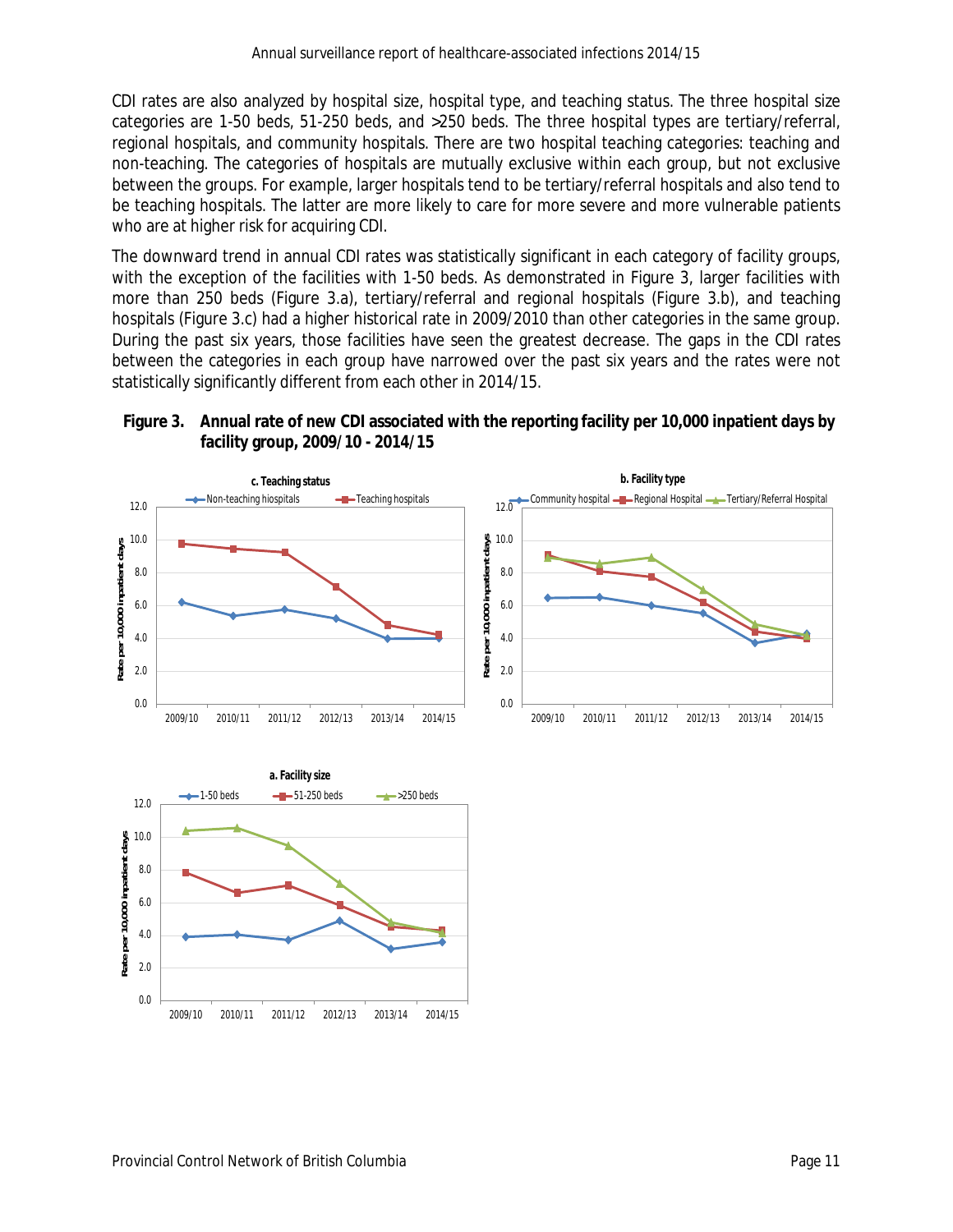#### **Relapse of healthcare-associated CDI**

The HCA CDI were further classified as new infections or relapses, based on the patient's CDI history. Of the 1,524 HCA CDI cases reported in 2014/15, 186 cases were defined as relapses (12.2%, 95% CI: 10.7%- 13.9%). Compared to the previous years, the proportion of relapses in 2014/15 was not significantly lower than in 2013/14, but was significantly lower than FY 2012/13. Overall, there is a statistically significant downward trend in the proportion of relapses among all HCA CDI.



<span id="page-11-0"></span>**Figure 4. Proportion of relapses among healthcare-associated CDI cases, 2009/10 - 2014/15**

### **Complications within 30 days of diagnosis**

All CDI cases are evaluated for CDI-associated complications at 30 days post-diagnosis, or up to the point of patient discharge or transfer (whichever comes first). These complications include admission to an intensive care unit (ICU), toxic megacolon, and entire or partial colectomy due to CDI or CDI-related complications. Among the 2,212 CDI cases in FY 2014/15 (excluding 48 cases from PHSA, which stopped collecting data on CDI-associated complications from FY 2013/14), 46 (2.1%) were admitted to ICU, 27 (1.2%) developed toxic megacolon, and 18 (0.8%) required entire or partial colectomy.

Compared to previous years (Figure 5), the percentage of ICU admissions in 2014/15 decreased, and was significantly lower than years 2009/10 through 2012/13. The percentage of toxic megacolon or colectomy was within the range of previous years.



<span id="page-11-1"></span>**Figure 5. CDI-associated complications within 30 days of diagnosis, 2009/10 - 2014/15**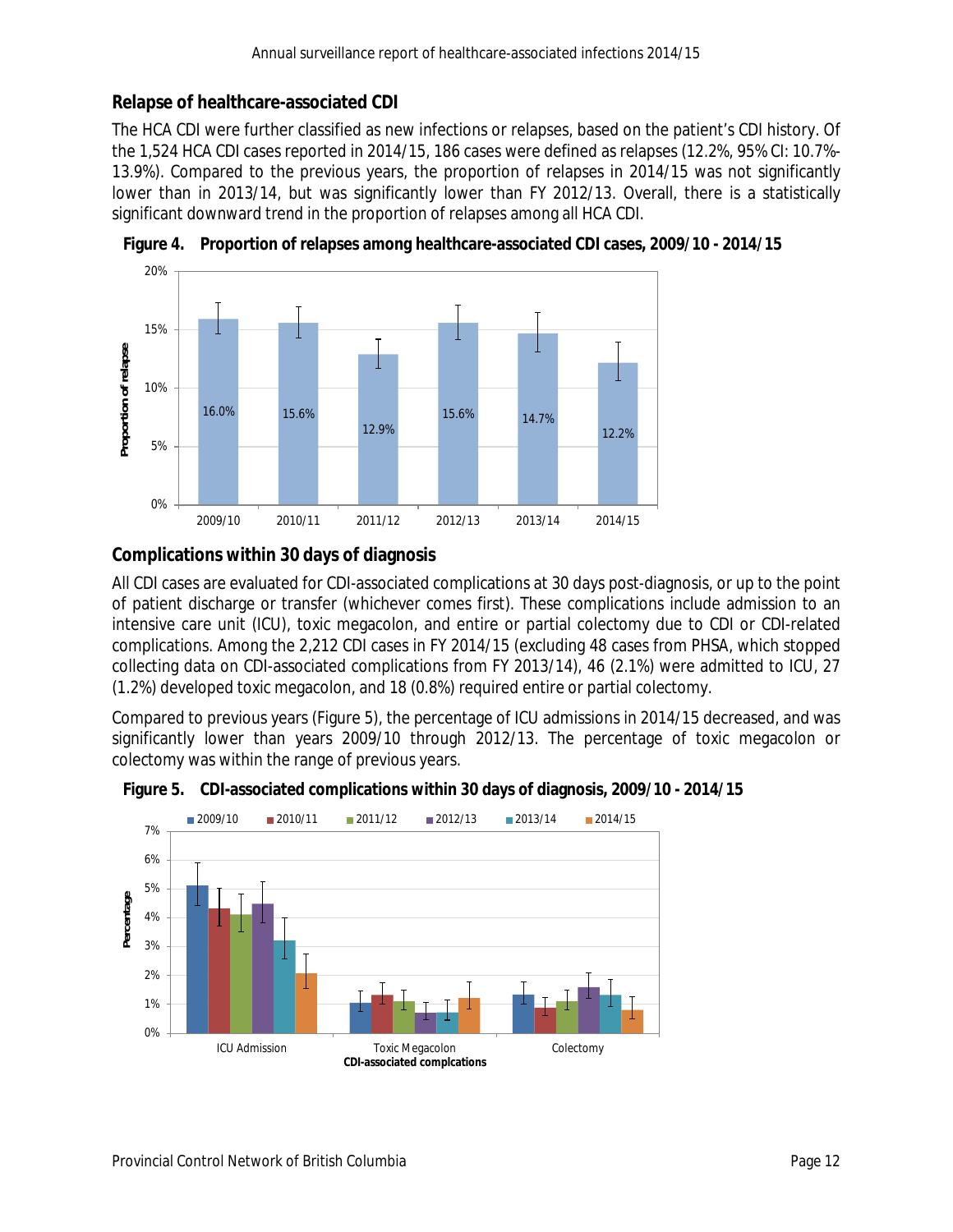#### **Discussion**

The number of CDI cases and rate of new cases of CDI associated with the reporting facility continued to decline in FY 2014/15, reaching the lowest level since provincial CDI surveillance began. The decrease was observed in the majority of facilities, especially in the large tertiary hospitals, regional hospitals, and teaching hospitals. The proportion of relapses and ICU admissions due to CDI also decreased over the past three years. These decreases occurred despite two changes to the surveillance methodology. The first was a change in the laboratory protocol for detection of *C. difficile*, when a more sensitive and faster testing method was introduced to the medical microbiology laboratories in 2010 and 2011 (except for VCH, which had already commenced the new testing in 2008) which would be expected to detect more cases of CDI. The second change was during Q4 FY 2011/12 to Q1 FY 2012/13, when two HAs started to apply stringently the frequency of documented diarrheal episodes in defining CDI cases. Given that CDI rates continued to decrease for two fiscal years following the most recent changes, the decreases in the past two years can be seen as reliable, and could be largely attributed to the intervention measures implemented by health authorities and facilities, such as stricter guidelines on antibiotic use, introduction of antimicrobial stewardship, early identification, case management, environmental cleaning, and hand hygiene campaigns.

The rates of CDI were usually higher in the larger tertiary or regional hospitals, as demonstrated during the years 2009/10 - 2013/14 (6), because those hospitals are more likely to care for more severely ill and vulnerable patients who are at higher risk for acquiring CDI. After considerable decreases in those hospitals over the past six years, it is interesting to note that the difference in the CDI rates was not statistically significant between different categories within each group in FY 2014/15. This may indicate that the large, tertiary, or regional hospitals may have been successful at reducing the risks of CDI transmission. On the other hand, the CDI rate did not change significantly in the small facilities with 1-50 beds. Possible explanations might be that smaller hospitals had lower rates to begin with, having very few CDI cases, therefore it is more difficult to achieve a further decrease. In addition, slight change in the number of cases in the small hospitals, even by one case, would affect the rate greatly due to small denominator.

The decreasing trend in the provincial rate of CDI slowed down in FY 2014/15 compared to the previous two years 2012/13 and 2013/14. Especially in Q4 of FY 2014/15, the provincial quarterly rate of CDI increased significantly for the first time after a continual decrease for eight quarters. The increase occurred mostly in the facilities in FHA and VCHA, and no outbreaks of CDI were reported. The increase in Q4 of FY 2014/15 may be partly associated with norovirus activity in long-term care facilities and acute care facilities during that period, resulting in more diarrheal specimens being tested and therefore more *C. difficile* being identified. FHA and VCHA continue to closely monitor CDI rates and trends in their facilities.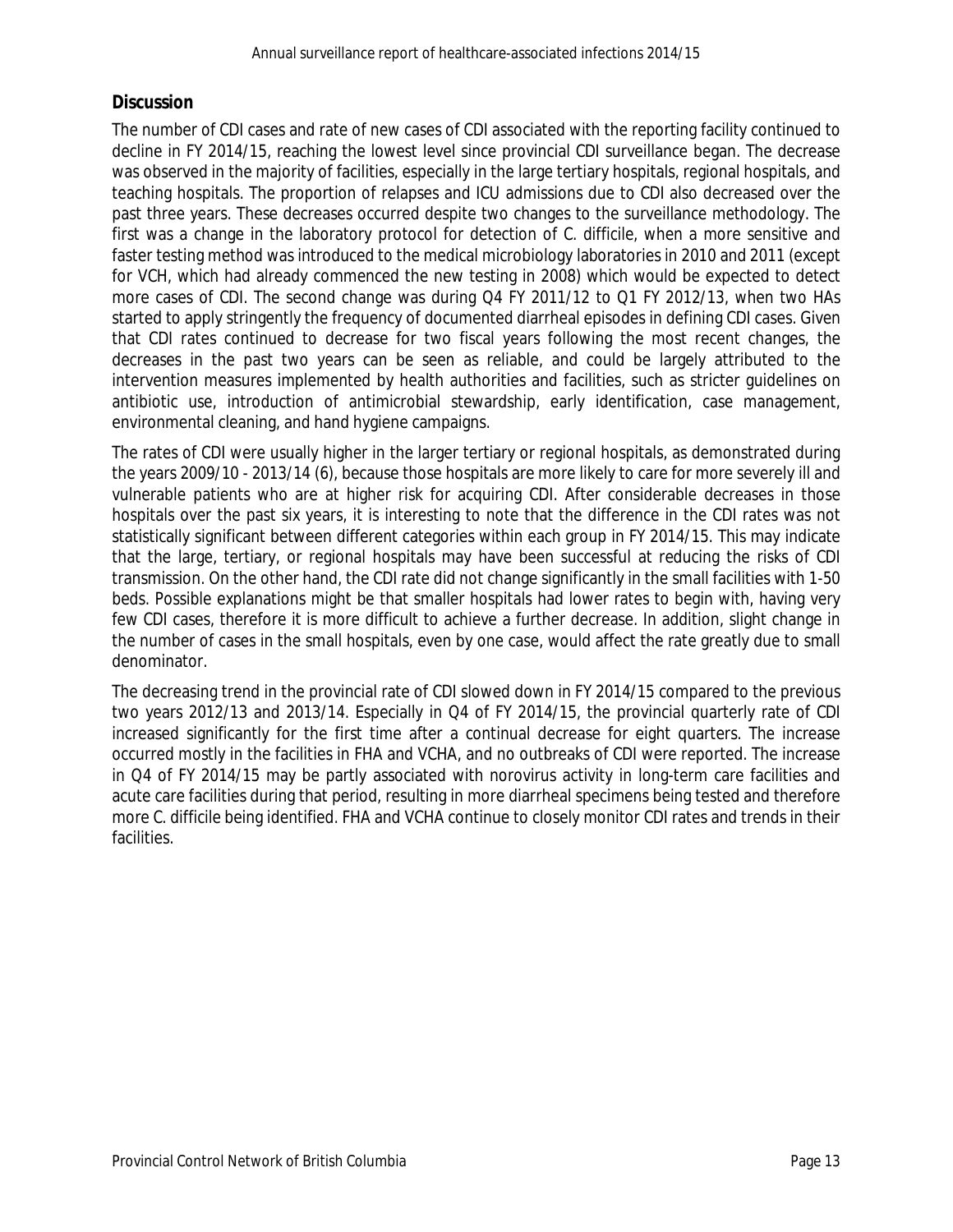# <span id="page-13-0"></span>**Methicillin-resistant** *staphylococcus aureus* **(MRSA)**

Methicillin-resistant *Staphylococcus aureus* (MRSA) is a type of *S. aureus* that has become resistant to certain antibiotics such as methicillin, penicillin, amoxicillin, etc., and is thus more difficult to treat. MRSA often lives on the skin or in the nose of healthy people without causing symptoms (this is called colonization). Sometimes it can cause infections; most are minor skin and soft tissue infections (e.g. boils or abscesses) and can be treated without antibiotics. In rare cases, MRSA can cause severe invasive infections such as pneumonia (i.e. respiratory tract) and septicemia (i.e. bloodstream).

MRSA is primarily transmitted by direct skin-to-skin contact or contact with contaminated items or surfaces. Initially, MRSA was seen in people who are taking antibiotics or who have healthcare encounters. In the past decades, MRSA has also been found frequently in people who have no contact with the healthcare system (8). The following data summarize the newly identified cases of MRSA among inpatients in the fiscal year 2014/15, with a focus on the MRSA cases associated with the reporting facility.

#### **Overview of MRSA cases**

A total of 3,130 cases of MRSA were newly identified among inpatients in BC acute care facilities during 2014/15. This represents a 17.7% increase from the 2,665 cases in 2013/14 (Figure 6). Overall, the number of MRSA cases has increased over the past five years.



<span id="page-13-1"></span>**Figure 6. Number of newly identified MRSA cases in BC acute care facilities, 2010/11 - 2014/15**

HCA: healthcare-associated; CA: community-associated

Of the total 3,130 cases, 1,552 (49.5%) were HCA with the reporting facility, 703 (22.5%) were HCA with another facility, 578 (18.5%) were CA, and 297 (9.5%) were of unknown association. Compared to the previous four years, the number of HCA MRSA associated with both the reporting facility and another facility increased in FY 2014/15 (Figure 6).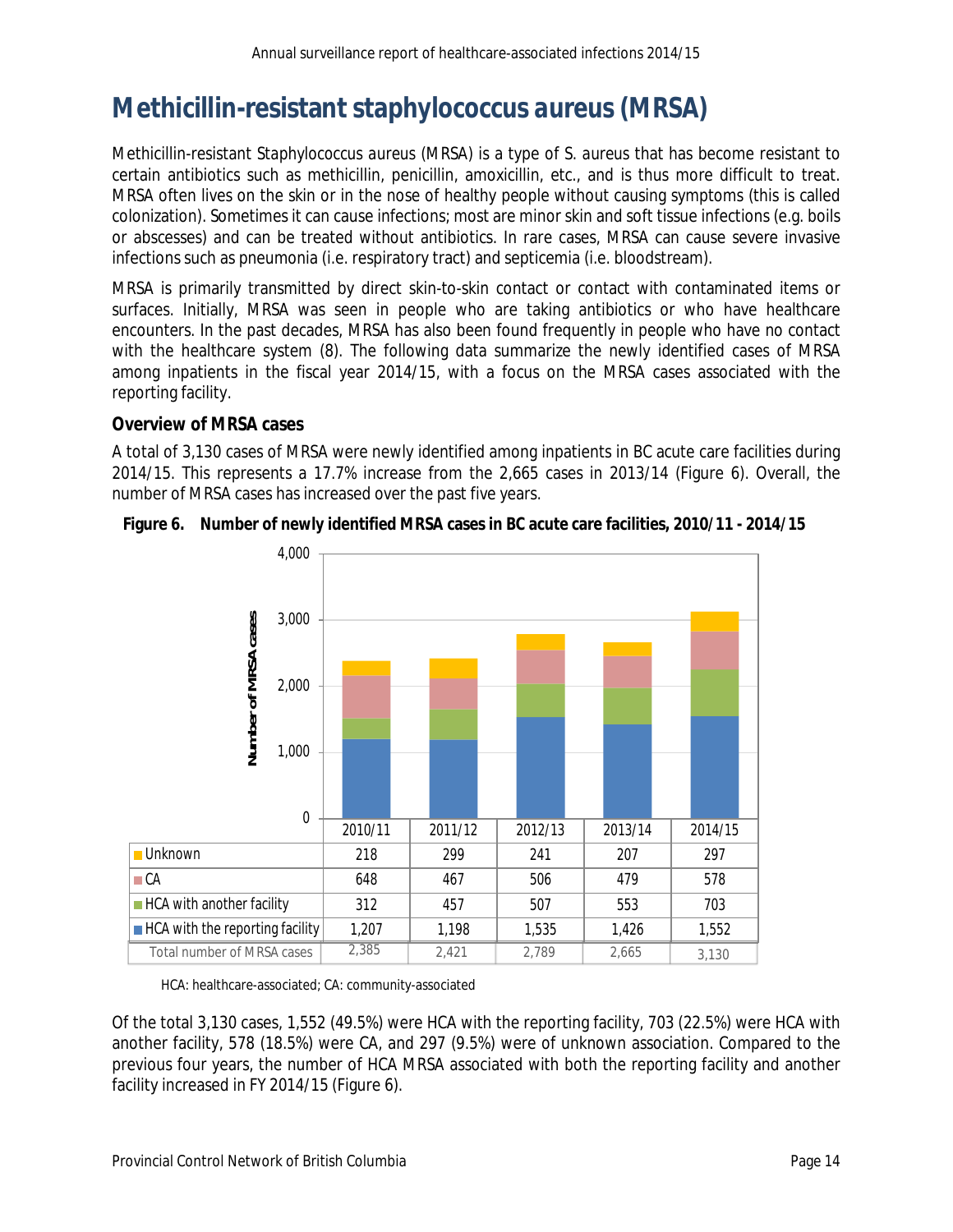Since 2013/14, all HCA MRSA cases associated with the reporting facility were further classified as either associated with the current admission or with a previous encounter with the reporting facility in the last twelve months. Among the 1,552 cases associated with the reporting facility, 740 cases (47.7%) were associated with the current admission to the reporting facility. This was an 18.8% decrease from 911 cases in 2013/14. The remaining 812 cases (52.3%) were associated with a previous encounter with the reporting facility in the last twelve months, a 78.9% increase from 454 cases in 2013/14.

#### **Rate of new MRSA associated with the reporting facility in 2014/15**

The provincial annual rate of new MRSA associated with the reporting facility was 4.9 per 10,000 inpatient days, with 95% CI of 4.7 - 5.1. The rate varied by fiscal quarter and HA in 2014/15 (Table 1). The provincial rate was lowest in Q1 and highest in Q2. The Q2 rate was significnatly higher than Q1 and Q3, and was non-signicantly higher than Q4 (Table 2).

<span id="page-14-1"></span>

| fiscal quarter and health authority, 2014/15 |                |                |                |                |                |
|----------------------------------------------|----------------|----------------|----------------|----------------|----------------|
| Quarter                                      | Q1             | Q <sub>2</sub> | Q3             | Q4             | Total          |
| <b>IHA</b>                                   | $3.6(2.7-4.9)$ | $3.3(2.4-4.6)$ | $2.5(1.8-3.4)$ | $3.2(2.5-4.2)$ | $3.1(2.7-3.6)$ |
| <b>FHA</b>                                   | $5.2(4.4-6.2)$ | $7.9(6.9-9.1)$ | $5.8(4.9-6.8)$ | $7.7(6.9-8.7)$ | $6.8(6.3-7.3)$ |
| <b>VCHA</b>                                  | $4.3(3.3-5.5)$ | $7.3(6.0-8.8)$ | $5.2(4.2-6.5)$ | $6.1(5.1-7.2)$ | $5.7(5.2-6.4)$ |
| <b>VIHA</b>                                  | $2.9(2.1-4.0)$ | $2.1(1.5-3.1)$ | $2.5(1.8-3.5)$ | $2.3(1.7-3.0)$ | $2.4(2.1-2.9)$ |
| <b>NHA</b>                                   | $2.9(1.8-4.7)$ | $6.4(4.4-9.2)$ | $5.8(4.0-8.5)$ | $4.4(3.0-6.4)$ | $4.7(3.9-5.8)$ |
| <b>PHSA</b>                                  | $1.7(0.7-4.5)$ | $2.2(0.9-5.2)$ | $4.3(2.3-8.1)$ | $2.8(1.3-6.2)$ | $2.7(1.8-4.1)$ |
| Province                                     | $4.1(3.6-4.6)$ | $5.7(5.2-6.3)$ | $4.4(4.0-4.9)$ | $5.3(4.9-5.8)$ | $4.9(4.7-5.1)$ |

#### **Table 2. Rate of new MRSA associated with the reporting facility per 10,000 inpatient days by fiscal quarter and health authority, 2014/15**

### **Trend of new MRSA associated with the reporting facility**

<span id="page-14-0"></span>The provincial annual rate of new MRSA associated with the reporting facility in 2014/15 was not statistically significantly different from FY 2013/14 and FY 2012/13, and was significantly higher than 2010/11 and 2011/12 (Figure 7.a). The provincial annual rates of MRSA had statistically significant upward trend from 2010/11 to 2014/2015 (Figure 7.a), but the direction of the trend varied among HAs during this period (Figure 7.b-g).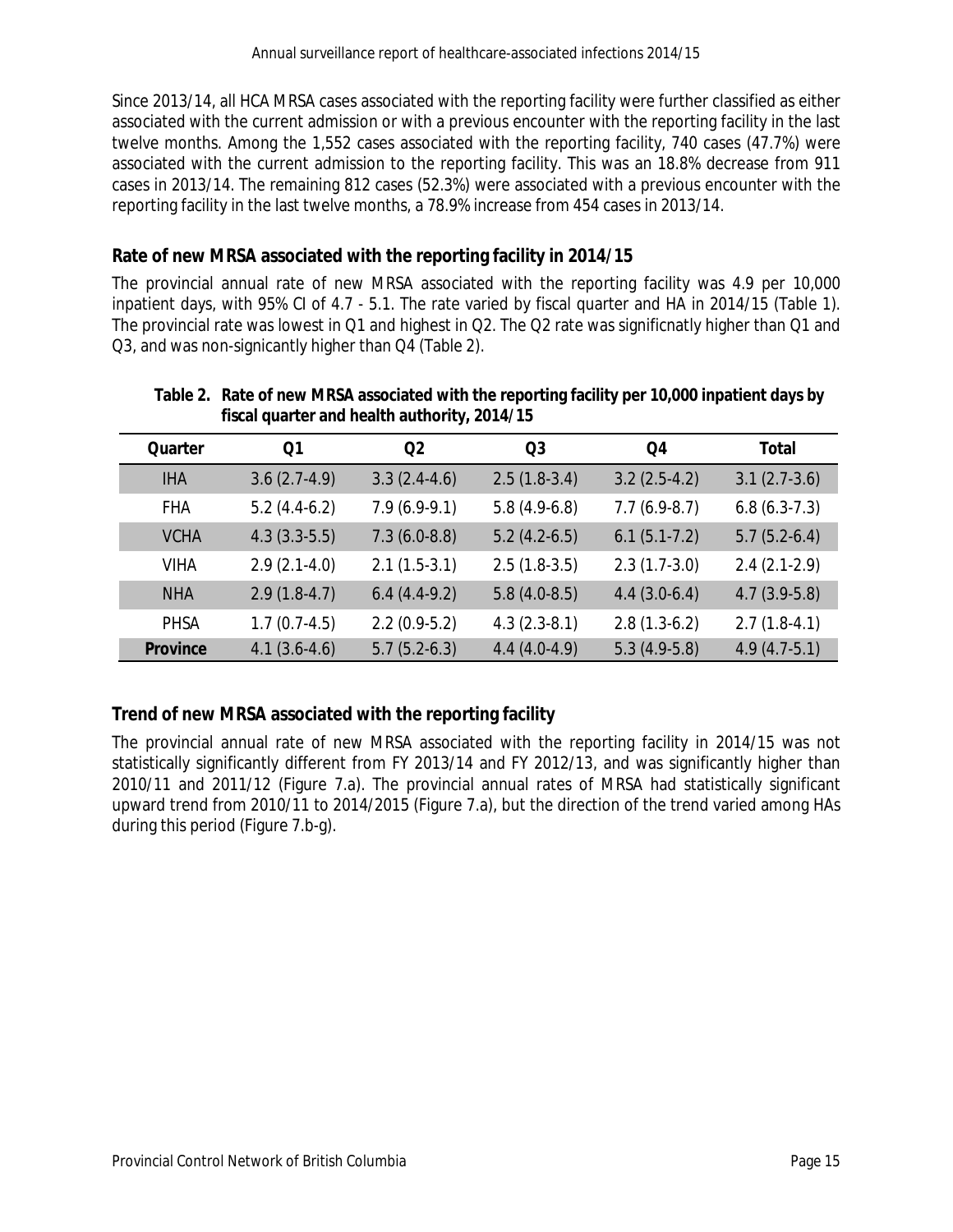

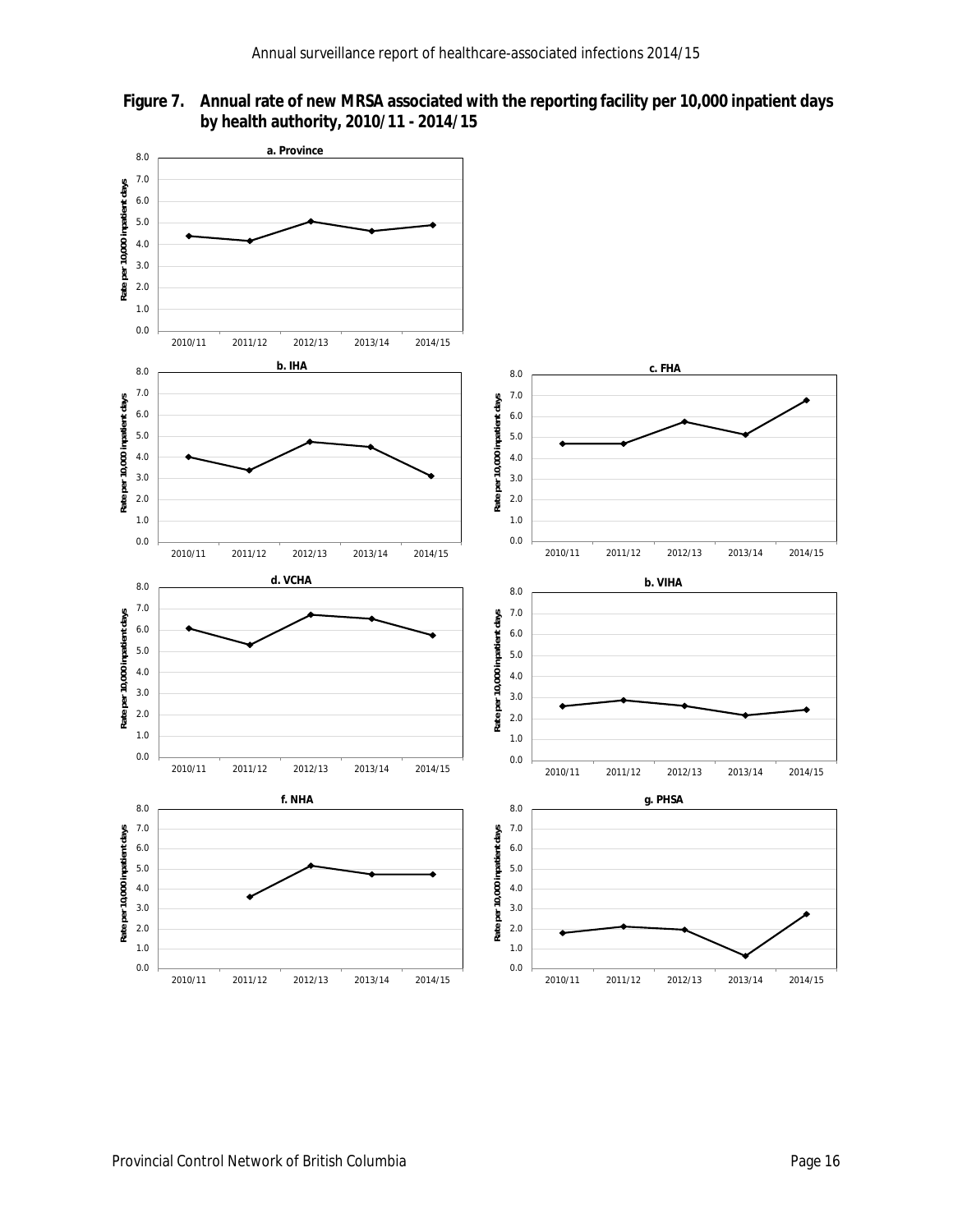The MRSA rate in those facilities with more than 250 beds and in tertiary hospitals fluctuated over the past five years, whereas in facilities with 51-250 beds, in community hospitals and in regional hospitals, the rate generally increased during this period (Figure 8).



<span id="page-16-0"></span>

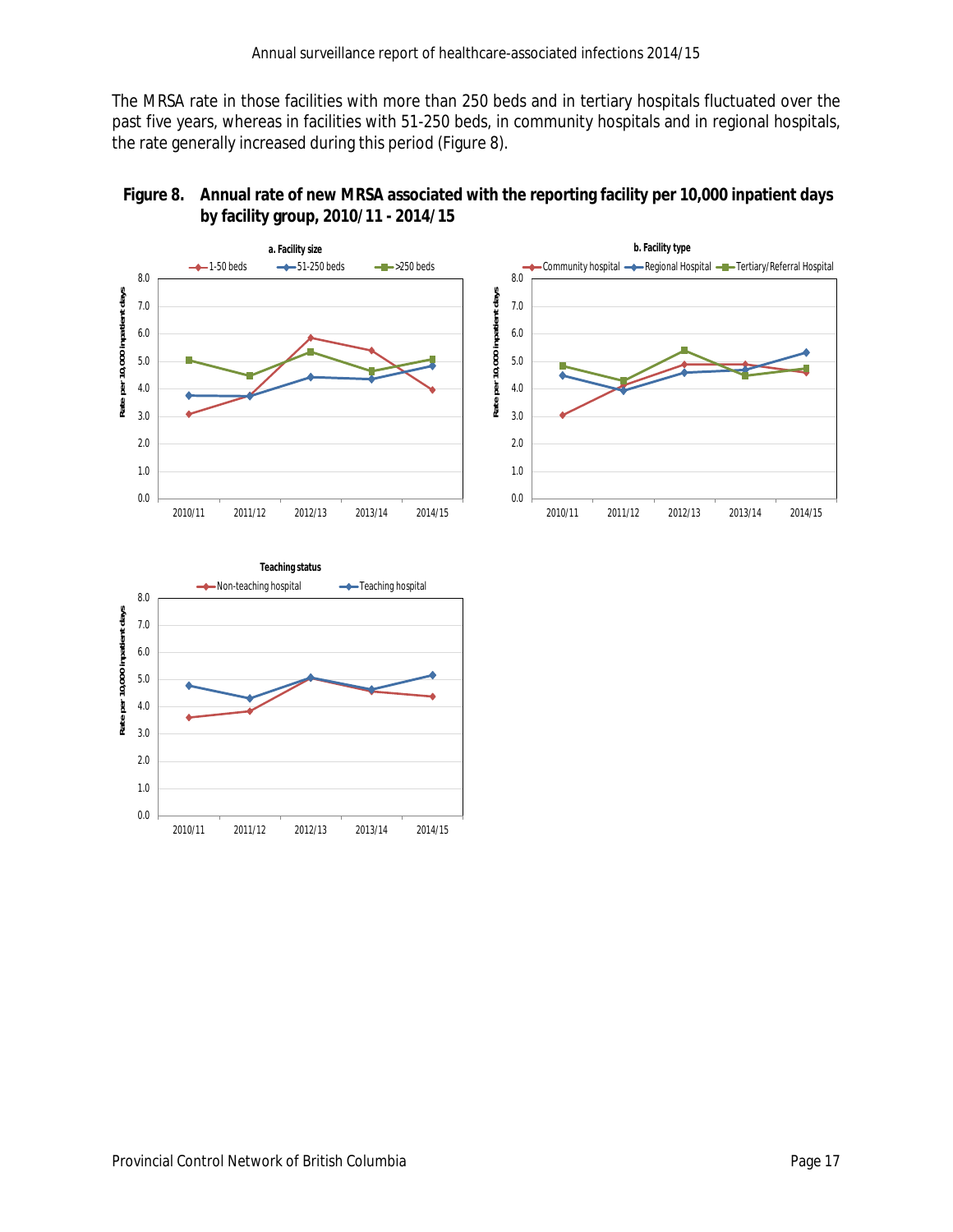#### **Discussion**

The upward trend in the provincial rate of MRSA associated with the reporting facility was surprising, because HAs have enhanced intervention measures on HAIs over the last few years. Such measures include the introduction of antimicrobial stewardship, enforcing environmental cleaning, and encouraging hand hygiene compliance. These combined with other targeted interventions have successfully brought down CDI in acute care facilities, but MRSA incidence did not decline as expected.

Current prevention and control strategies for HAIs including MRSA have mostly been hospital-based and as a result are expected to have little impact outside the hospital setting. MRSA has been isolated from a wide variety of different environments, including community settings, such as public facilities, libraries, athletic centres, public transportation, and natural marine and fresh water environments (9). About 1% of the general population are colonised with MRSA [10]. Patients in the community have been a source of MRSA in healthcare settings.

Furthermore, the classification of HCA MRSA in this report was based on the patient's healthcare encounter history in the past twelve months, which depends on the quality and accessibility of the patient information system. For those MRSA cases that were associated with a previous encounter with the reporting facility or another facility (so-called "healthcare associated, community onset" by the National Healthcare Safety Network [NHSN] of the Center for disease Control and Prevention of the Unite States), it is difficult to determine whether MRSA was actually acquired during the previous healthcare encounter or in the community.

MRSA prevention and control measure may have more effect on cases associated with current admission to the reporting facility (so-called "healthcare associated, facility onset" by NHSN) than those with "healthcare associated, community onset." As reflected in the 2014/15 surveillance results, the number of MRSA cases associated with current admission in the reporting facility decreased by 18.8% compared to the previous year, while MRSA associated with a previous encounter with the reporting facility increased by 78.9%. The number of MRSA associated with another facility also increased from 2013/14.

MRSA in this report represents incidence of MRSA either colonization or infection in BC acute care facilities. Recent data showed that the HCA MRSA infection rate was on the decline in the 57 large, university-affiliated tertiary care hospitals (including 11 hospitals in BC) participating in the Canadian Nosocomial Infection Surveillance Program (CNISP) (11), as well as many hospitals in the United States (12, 13). Because the surveillance data submitted to PICNet did not separate MRSA infection from colonization and MRSA infection developed following MRSA colonization was not captured, further analysis on the MRSA infections was not possible.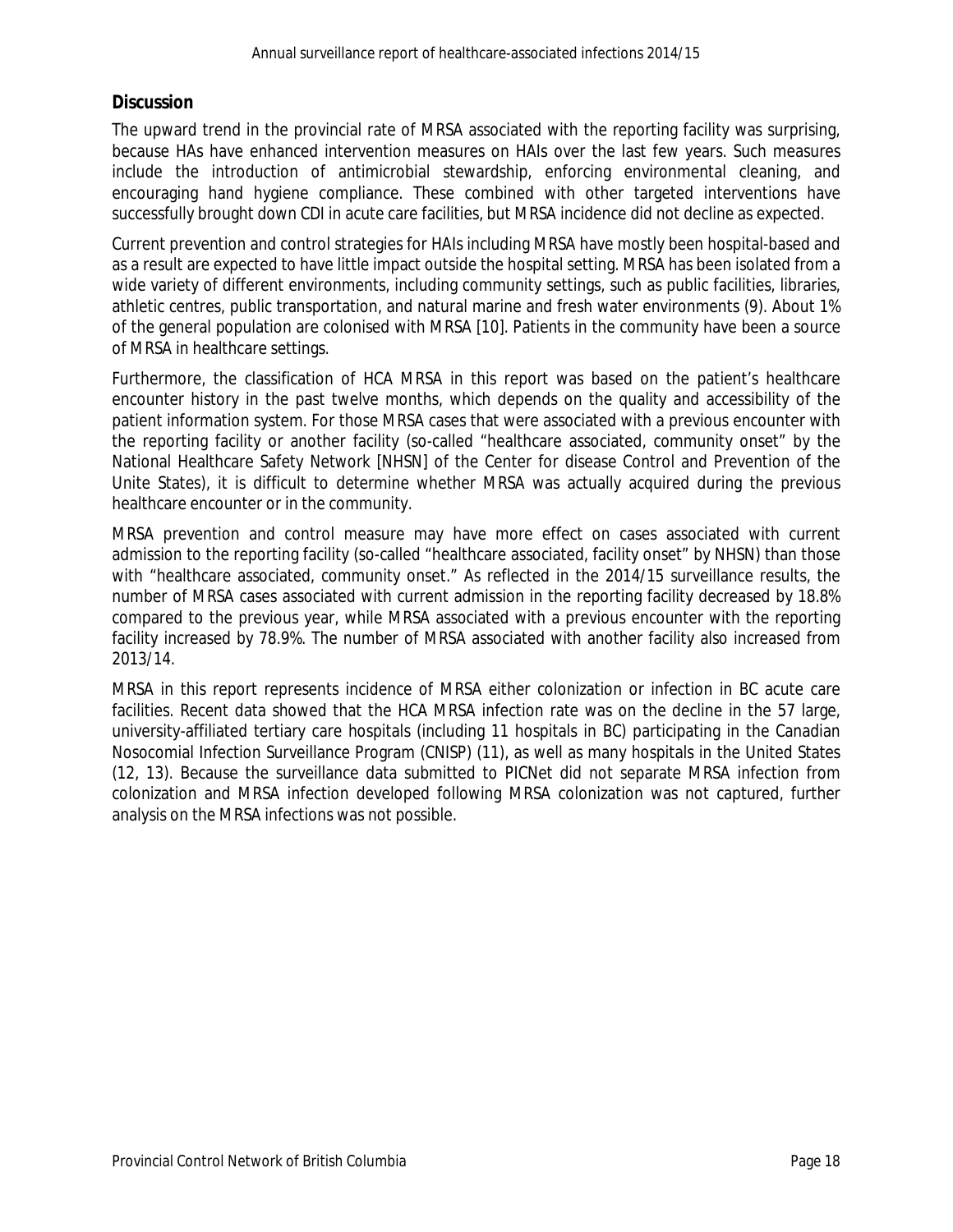# <span id="page-18-0"></span>**Carbapenemase-producing organisms (CPO)**

Carbapenems are a class of antibiotic usually reserved to treat serious infections, and are often considered one of the antibiotic treatments of last resort. Recently, some bacteria have developed resistance to carbapenems by producing carbapenemase — an enzyme that breaks down the structure of these antibiotics rendering the organism resistant. These very antibiotic-resistant bacteria are called carbapenemase-producing organisms (CPO). People may have CPO as part of their gut bacterial flora without it causing symptoms (this is called colonization). However, when it causes an infection, there are limited antibiotic treatment options and poor clinical outcomes.

The carbapenemase genes associated with CPO is encoded by highly transmissible genes (14). These genes are typically located on transposons or plasmids which can facilitate transmission of resistance within and between bacterial species (15). Some of the commonly identified carbapenemases include New-Delhi Metallobetalactamase (NDM), *Klebsiella pneumoniae* carbapenemases (KPC), Verona integron–encoded metallo-β-lactamase (VIM), oxacillinase-48 (OXA-48), imipenem (IMP), and *Serratia marcescens* enzyme (SME). The NDM genes were first identified from people who had healthcare exposure in South Asia, and are considered common in healthcare settings there. KPC-producing organisms were first identified in the United States, and are now regularly found in many countries. They have now spread widely around the world (14).

In BC, the first CPO-harboring bacteria were initially introduced into the healthcare system as early as 2008 by travelers returning from endemic regions, who often had exposures to invasive healthcare procedures while there (16). The medical microbiology laboratories across the province have been collaborating on testing for and monitoring of CPOs since 2010. Following an outbreak in a BC hospital in February 2014, mandatory provincial surveillance for CPOs was introduced to BC acute care facilities in July 2014. The provincial surveillance protocol recommended: a) systematic screening for CPOs among patients who had exposure to healthcare outside Canada, or who had contact with a CPO patient or patient's environment; and b) collecting related data to monitor characteristics associated with CPOs to inform best patient care practice. The following data represents the number of new cases of CPO genes identified from July 18, 2014 to March 31, 2015. The historical number of CPO genes identified in BC is also provided.

#### **New cases of CPO in part of 2014/15**

The priority of molecular testing for CPO at BCCDC Public Health Laboratory (BCPHL) includes genotyping of carbapenemase genes NDM, KPC, OXA-48, VIM, and IMP. SME gene testing is performed only on *Serratia marcescens*. Other carbapenemase genes, such as OXA-1, OXA-12, OXA-23, OXA-24, OXA-51, OXA-58, etc, are tested among some classes of bacteria that might harbour other carbapenemase genes (e.g. Pseudomonas species), and where indicated based on preliminary testing of the bacteria.

A total of 49 new cases of CPO genes were identified in BC acute care facilities between July 18, 2014 and March 31, 2015. NDM was a predominant carbapenemase gene, accounting for 61.2% of CPO cases, followed by OXA-48 (16.3%), and KPC (6.1%). Other genes identified include OXA-23, OXA-24, and OXA-51 (Table 3).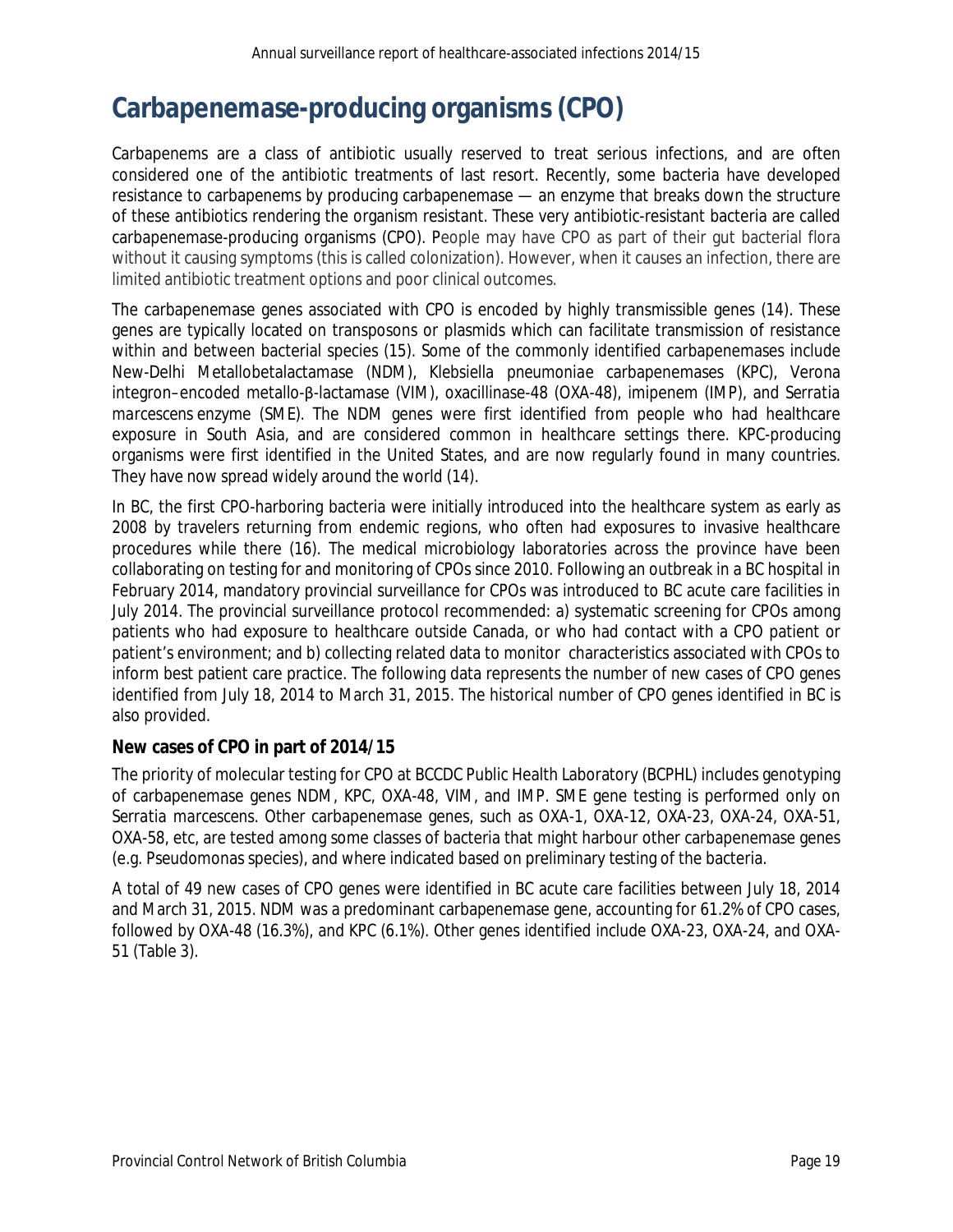| ັ            |                     |         |
|--------------|---------------------|---------|
| Gene         | Number of CPO cases | Percent |
| <b>NDM</b>   | 30                  | 61.2%   |
| OXA-48       | 8                   | 16.3%   |
| <b>KPC</b>   | 3                   | 6.1%    |
| <b>VIM</b>   |                     | 2.1%    |
| <b>SME</b>   |                     | 2.1%    |
| Other genes  | 6                   | 12.2%   |
| <b>Total</b> | 49                  | 100.0%  |

#### <span id="page-19-0"></span>**Table 3. Number of new cases of CPO identified in BC acute care facilities by carbapenemase gene, 2014/07/18 - 2015/3/31**

Among the 49 new cases of CPO, 31 (63.3%) were identified from isolates submitted from FHA, 11 cases (22.4%) were from VCHA, 7 cases (14.3%) were from VIHA, and no cases were from other HAs (Table 4).

<span id="page-19-1"></span>**Table 4. Number of new cases of CPO genes identified in BC acute care facilities by health authority, 2014/7/18 - 2015/3/31**

| Health authority | Number of CPO cases | Percent |
|------------------|---------------------|---------|
| <b>IHA</b>       |                     |         |
| <b>FHA</b>       | 31                  | 63.3%   |
| <b>VCHA</b>      | 11                  | 22.4%   |
| <b>VIHA</b>      |                     | 14.3%   |
| <b>NHA</b>       | $\mathcal{O}$       |         |
| <b>PHSA</b>      | N                   |         |
| <b>Total</b>     | 49                  | 100.0%  |

### **Healthcare exposure history of the new CPO cases**

The new CPO cases were investigated for healthcare encounter history. Twenty-seven (55.1%) of the 49 new cases reported healthcare exposure outside Canada in the past twelve months (or the past six months for the cases in FHA). Seven patients (14.3%) were transferred from a care unit or healthcare facility with high CPO prevalence, including three cases (6.1%) that were transferred from out of BC. Nine patients (18.4%) had close contact with a CPO patient or the CPO patient's environment (Table 5). There were eleven cases (22.4%) who had no evidence of a health encounter outside Canada, or contact with a known CPO patient, or a stay in the unit with high CPO prevalence in the past twelve or six months.

|  | Table 5. Healthcare exposure history of the new CPO cases, 2014/07/18 - 2015/3/31 |  |  |  |  |  |
|--|-----------------------------------------------------------------------------------|--|--|--|--|--|
|--|-----------------------------------------------------------------------------------|--|--|--|--|--|

<span id="page-19-2"></span>

| Patient travel history                                  | Yes. |     | No Unknown/missing |
|---------------------------------------------------------|------|-----|--------------------|
| Healthcare exposure outside Canada                      | 27.  | 21  |                    |
| Transferred from a unit with high CPO prevalence        | 7*   | -37 | h                  |
| Close contact with CPO patient or patient's environment |      | 26  | 14                 |

\* Including 3 cases transferred from out of BC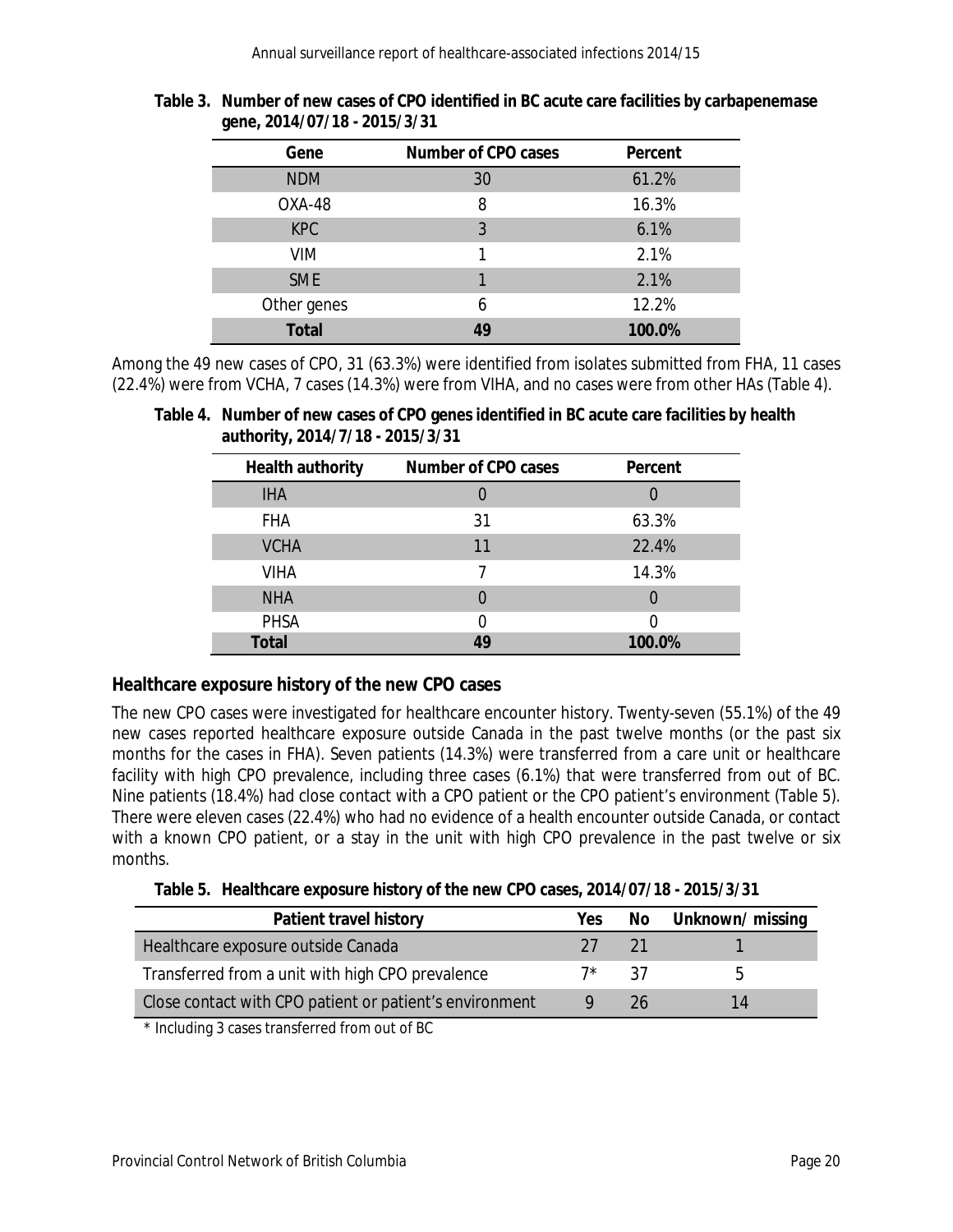### **Total CPO cases identified in BC**

Prior to the start of the provincial CPO surveillance in July 2014, CPO testing data were already being collected by BCPHMRL and the microbiology laboratories in BC. By March 31, 2015, a total of 286 new cases of CPO have been identified since 2008. The most common carbapenemase gene identified was NDM, accounting for 54.2 % of new CPO cases, followed by SME (10.5%), KPC (6.3%), OXA-48 (4.2%), and VIM (4.2%) (Figure 9). Other carbapenemase genes identified, such as OXA-1, OXA-12, OXA-23, OXA-24, OXA-4814, OXA-51, OXA-58, etc, accounted for 18.2% of CPOs.



<span id="page-20-0"></span>**Figure 9. Number of new CPO cases by carbapenemase gene in BC, 2008 – March 2015**

Notes:

- i. A new CPO case was a carbapenemase gene that was identified for the first time, or a new gene was identified from the same patient, regardless the species of organism. Duplicate positive of the same gene from the same patient were excluded. Multiple carbapenemase genes identified from the same patient were counted as separate CPO cases.
- ii. The number of new CPO cases included CPO identified from the isolates submitted by the community laboratories and the isolates that were recovered from the patients in long-term care facilities and outpatient clinics.
- iii. The data prior to the July 17, 2014 were based on the testing at BCPHMRL from the isolates submitted voluntarily.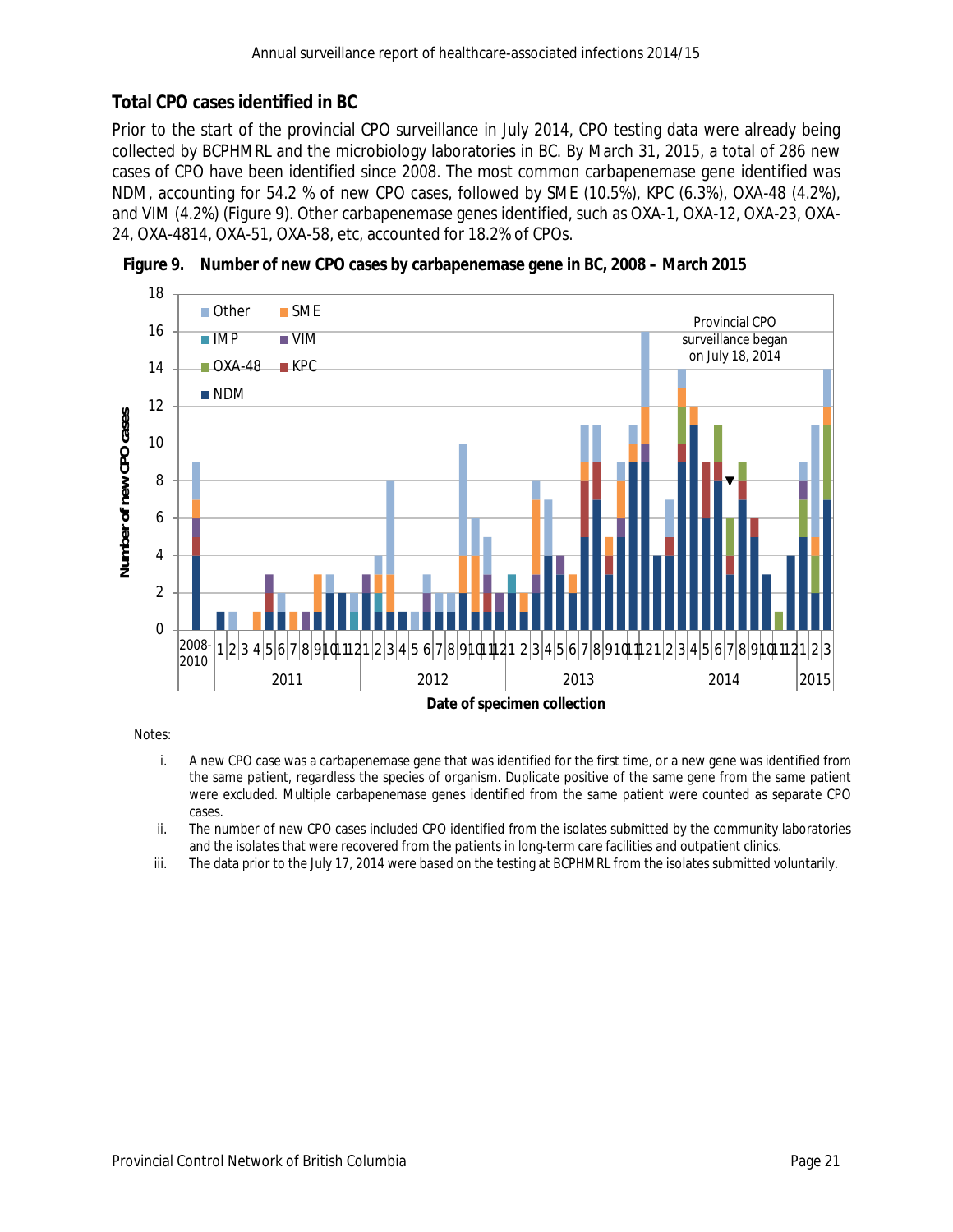#### **Discussion**

CPOs remained uncommon in BC healthcare facilities in 2014/15; however, the number of CPOs identified has been increasing gradually since 2008. With the implementation of provincial surveillance program, along with increased awareness among clinicians, it is expected that total number of CPO cases may increase due to better screening and detection, while institutional transmission may be reduced. One of the goal of screening high-risk patients is to detect CPOs that are likely imported to BC before they are transmitted within our healthcare facilities. Continuing surveillance for CPOs will enable us to closely monitor the trends of these organisms in BC healthcare settings.

Rapid spread of CPOs in developed countries has been associated with increasing international travel and medical tourism (17,18). About 21% of travelers become colonized with AROs, including CPOs, after visiting regions with poor sanitation (19). Among the new cases of CPOs identified in BC during part of 2014/15, over half of them (27/49 cases) reported healthcare encounters outside Canada in the past six to twelve months. International travel and medical tourism may also play an important role in the variations of CPO rates among the HAs in British Columbia(18), because the regions that have more people that tend to travel to endemic countries or regions are more likely to have acquired and imported CPO when they return home.

On the other hand, a significant proportion of CPO cases (11/49 cases) had no reported healthcare exposure outside Canada or close contact with a known CPO patient. It is unclear whether they acquired CPO within BC or whether they did not report all healthcare encounter history, especially outside Canada.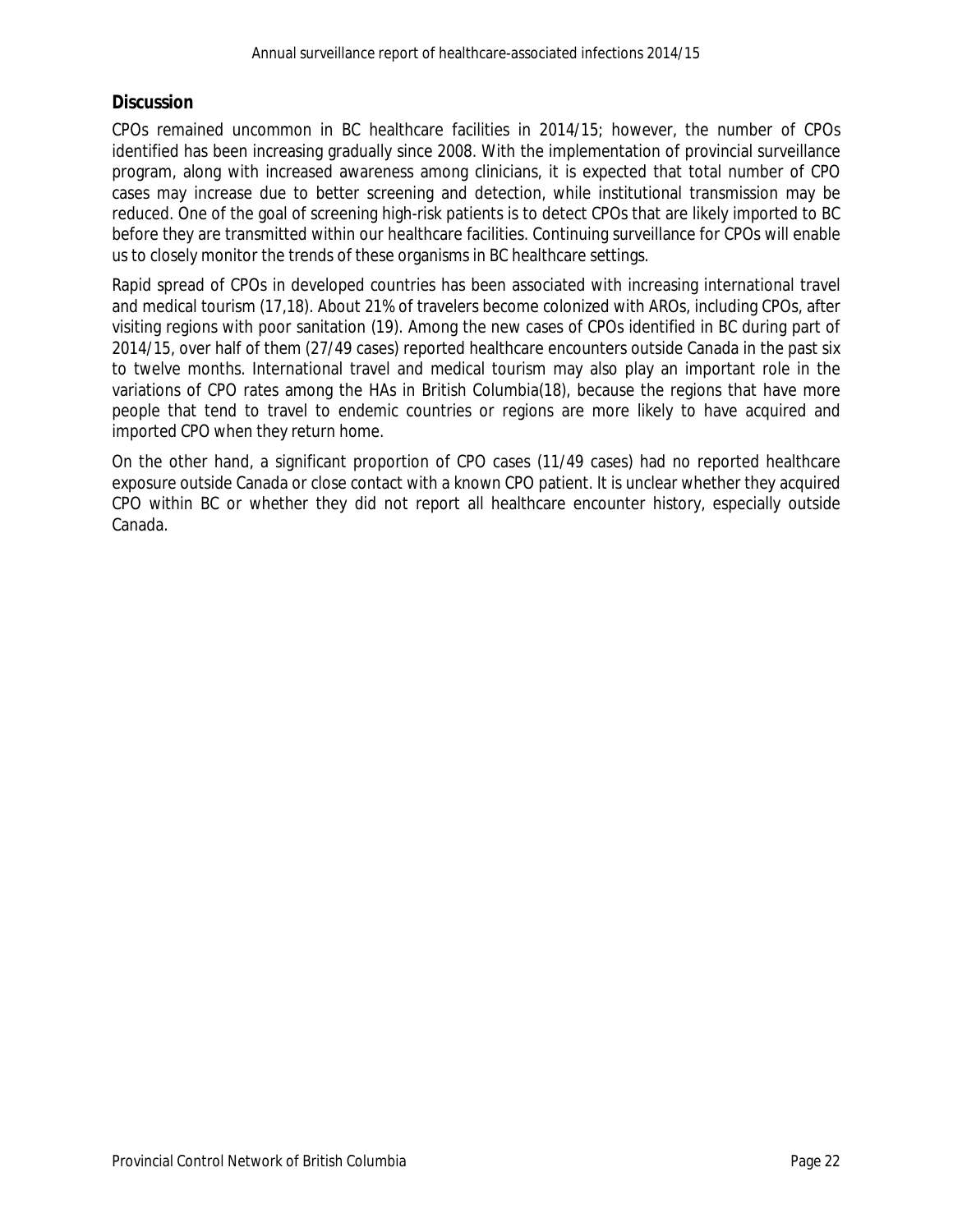# <span id="page-22-0"></span>**Hand cleaning compliance (HCC)**

Hand cleaning, i.e., washing hands with soap and water or cleaning with alcohol-based hand rub (sanitizer), has long been considered the most effective and simplest way of preventing HAIs and limiting the transmission of pathogens, including AROs. To improve and sustain hand cleaning compliance (HCC) in healthcare facilities, BC's Provincial Hand Hygiene Working Group (PHHWG), a committee that was created by the Ministry of Health in 2010, recommended facility-wide audits of HCC and set the target performance at 80% by the end of FY 2014/15. Auditing results of HCC among healthcare workers, including nursing staff, physicians, clinical support services and others such as care aides, food services, and housekeeping, are reported to the senior leaders and fed back to the care unit. The following data present the percent compliance among acute care facilities in FY 2014/15 to demonstrate improvement of HCC from FY 2011/12, when auditing began. To reduce the impact of variations in the number of opportunities observed in different HAs, provincial compliance was weighted by total impatient days during the auditing quarter in each HA.

### **Overall hand cleaning compliance**

Provincial overall compliance has increased gradually from Q1 of 2010/11 and surpassed the target performance of 80% in each quarter of 2014/15 (Figure 10). After weighting by inpatient days in HAs, the provincial quarterly compliance was still over 80%. The upward trend of HCC was statistically significant from Q1 of 2010/11 to Q4 of 2014/15 ( $\chi^2$  for trend = 9318.43,  $p < 0.001$  for un-weighted HCC;  $\chi^2$  for trend = 9324.45,  $p < 0.001$  for weighted HCC).



<span id="page-22-1"></span>

Note:

i. Data were aggregated by fiscal quarter for FHA, PHC, VIHA, and NHA, and by calendar quarter for IHA, VCHA (except PHC) and PHSA.

ii. The provincial weighted compliance was calculated using the proportions of inpatient days in the health authorities as the weighting values.

iii. The provincial target, established by the provincial Hand Hygiene Working Group (PHHWG), was to achieve 80% compliance by the end of fiscal year 2014/15 (March 31, 2015).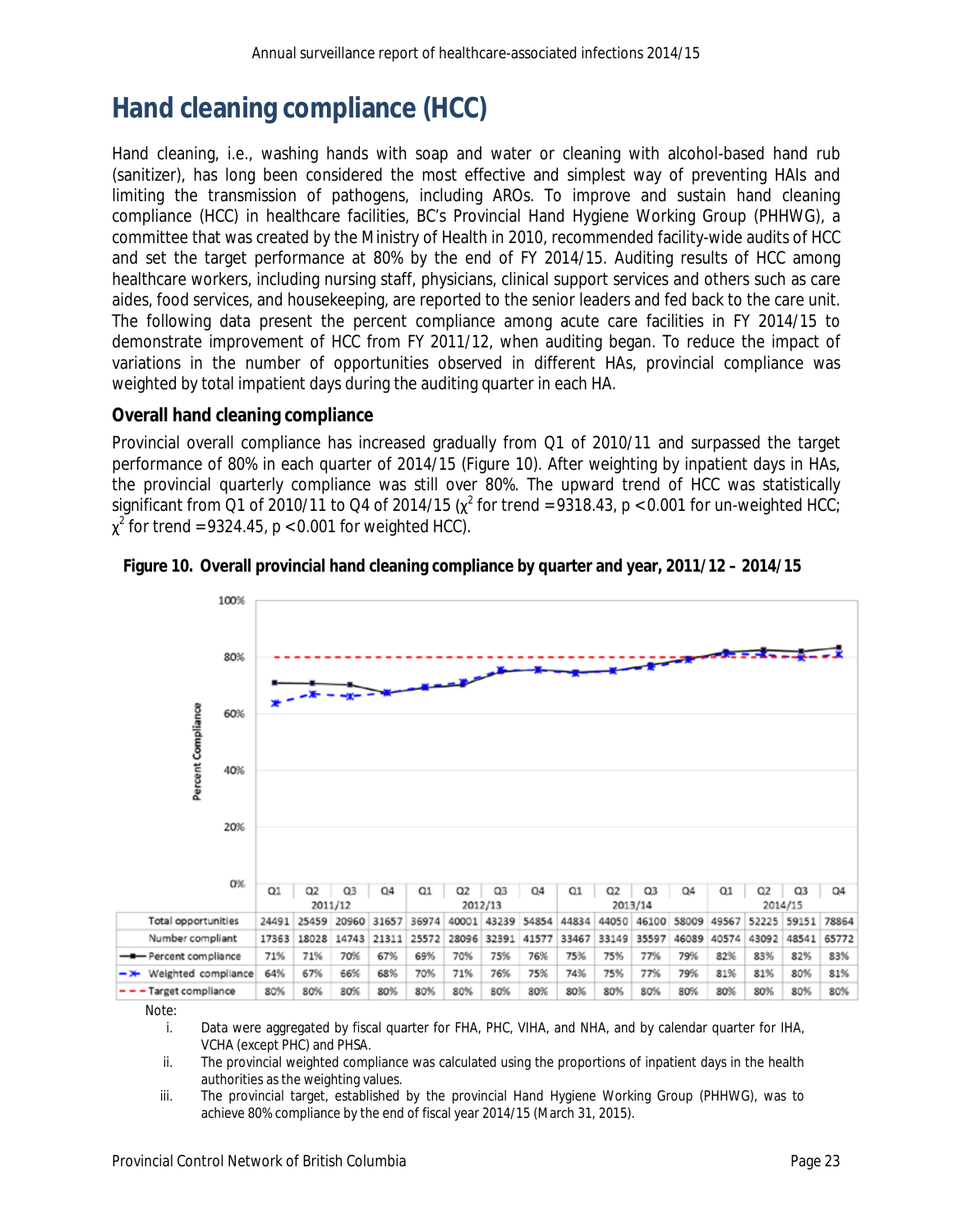### **Hand cleaning compliance by health authority**

The improvement in hand cleaning compliance was observed in each HAs, except in VIHA (Figure 11.d), which reported lower percent compliances from Q1 of 2013/14 when dedicated auditors were recruited to conduct auditing in some large facilities.



<span id="page-23-0"></span>

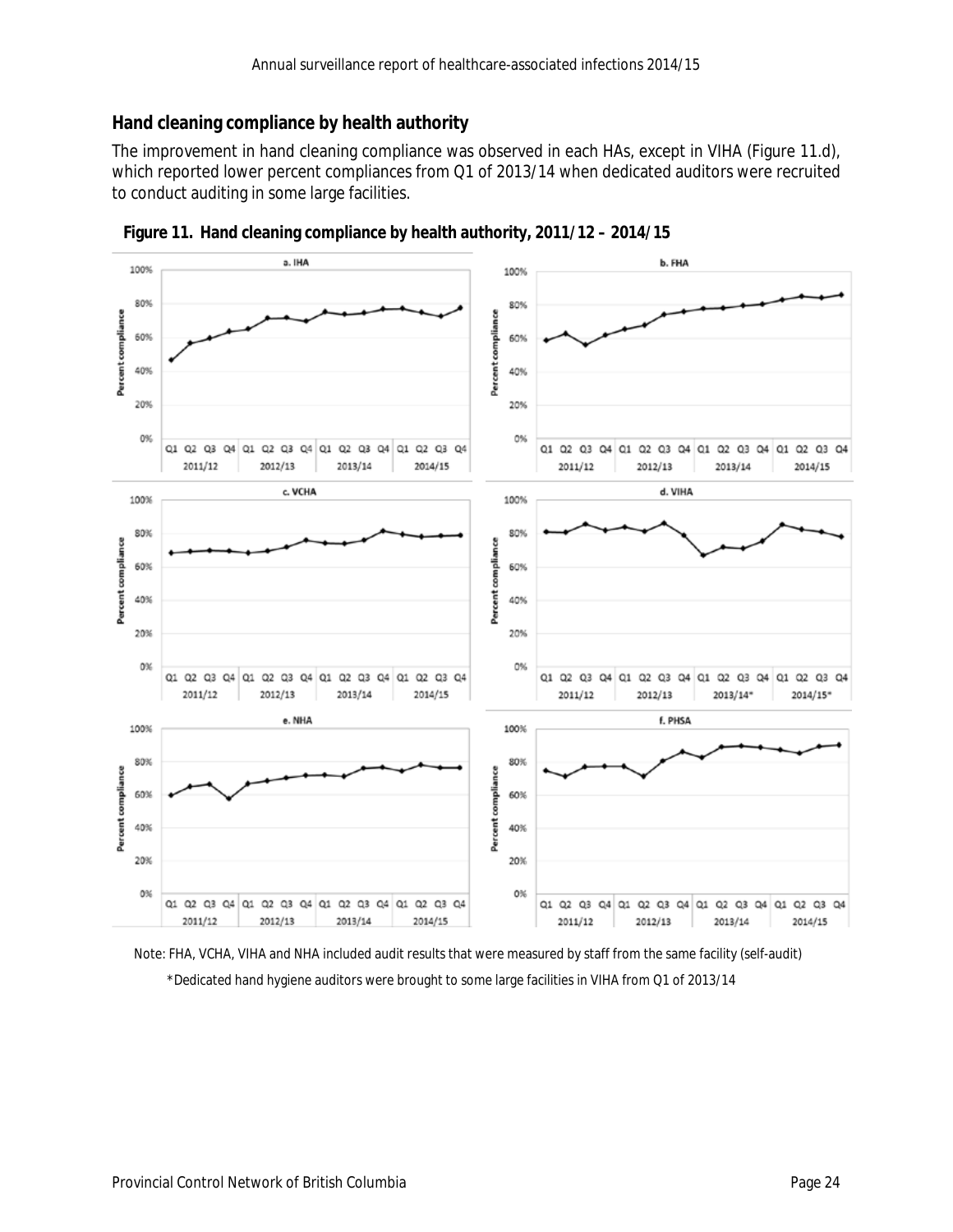#### **Hand cleaning compliance by moment of before or after contact**

HCC has increased significantly both before and after contact over the past four years (Figure 12). However, compliance after contact was always significantly higher than compliance before contact in each quarter, indicating that healthcare workers are more vigilant with hand cleaning after contact with patients.



<span id="page-24-0"></span>**Figure 12. Provincial hand cleaning compliance by moment of contact, 2011/12 – 2014/15**

Note: Before contact includes the moments before contact with a patient or the patient's immediate environment (e.g., around their bedside). After contact includes the moments after contact with a patient or the patient's immediate environment (e.g., around their bedside)

#### **Hand cleaning compliance by healthcare worker**

Nursing staff consistently had the highest hand cleaning compliance among all healthcare workers and physicians had the lowest compliance (Figure 13). The HCC in each group of healthcare providers has increased significantly in the past four years.

<span id="page-24-1"></span>

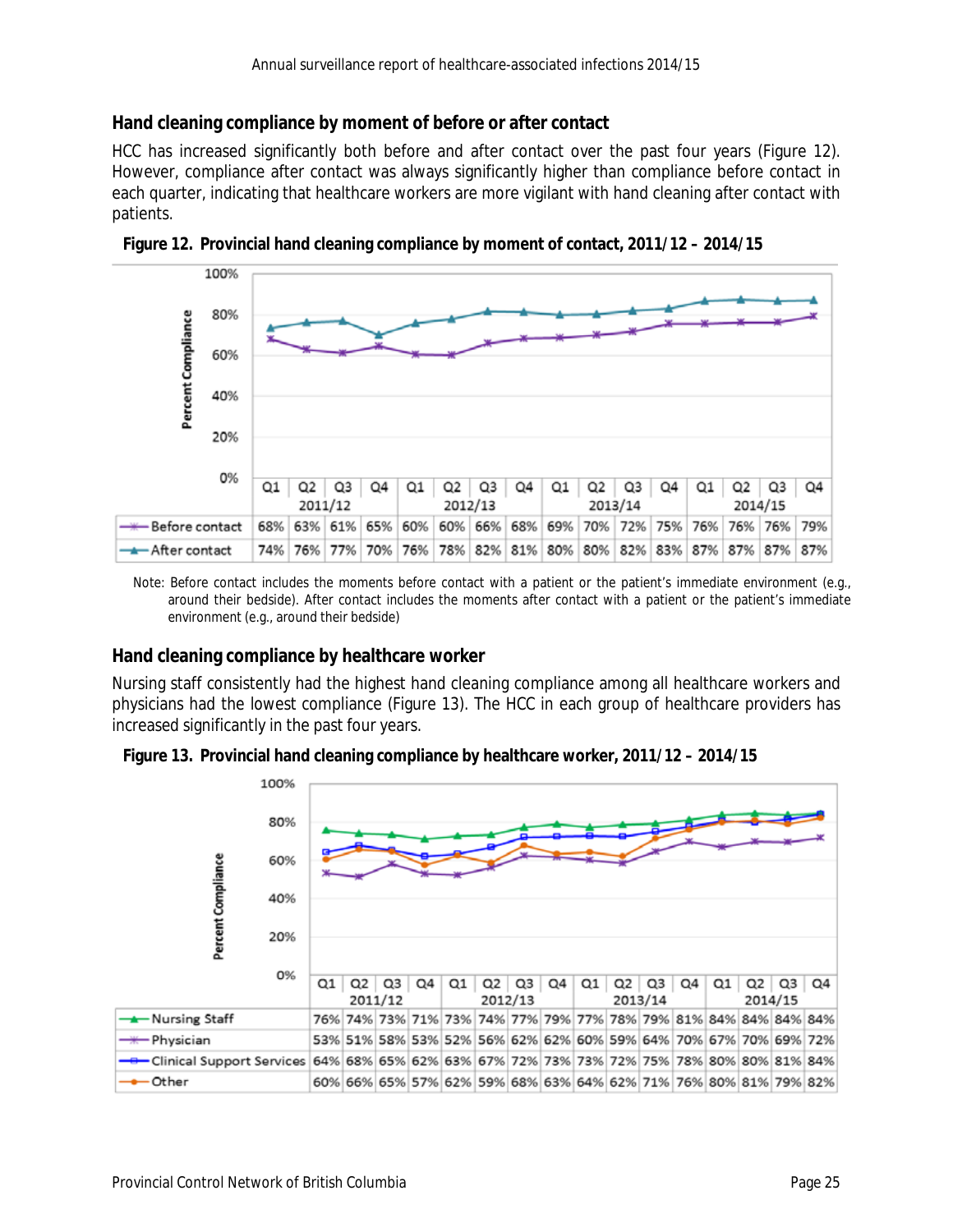#### **Discussion**

It is a great achievement that the overall provincial compliance in 2014/15 surpassed the target performance set by PHHWG in 2011, which was to reach 80% of compliance by the end of 2014/15. The improvement in HCC reflected the success of collaborative efforts by HAs, healthcare workers, and PHHWG to enhance patient safety and care quality. Over the past four years, HAs have launched numerous campaigns and educational initiatives to improve awareness of hand cleaning compliance. These include: 1) encouraging all HCW to incorporate hand cleaning into their practice routines before and after direct patient care; 2) ensuring that hand cleaning products are readily available for all staff and patients; 3) reporting performance back to the care units and to senior leaders, physicians, and managers across the health authorities, and to the public; 4) using a variety of communications such as posters, newsletters, and posting of results on units; 5) identifying new initiatives and opportunities to improve the compliance before patient contact and to engage physicians more effectively. The HAs and healthcare facilities also worked hard to address barriers identified by staff, such as availability of sinks and hand cleaning products, and a culture where people feel too busy to wash their hands when there is an opportunity. A perception survey on hand hygiene among healthcare workers in BC in 2012 found that about 70-80% of respondents reported empty or broken soap, alcohol rub, or paper towel dispensers. A follow-up survey in 2013 reported only 5-6% of empty or broken soap, alcohol rub, or paper towel dispensers. Together, these efforts have effectively increased HCC among the healthcare workers in BC acute care facilities.

There are still many challenges faced by HAs and PHHWG. As noted, compliance continues to vary by moments of before/after contact, by healthcare worker, and by HA. Compliance before contact with a patient or patient's environment is still below the target performance, and physicians did not perform well in hand cleaning, indicating that there is room for improvement in this healthcare provider group. This finding is consistent with the literature.

HCC in this report was based on audit data from each HA. Auditing methodology varied among facilities, even within HAs. Self-auditing, which was used in some small facilities, tends to report higher compliance than by dedicated auditors (20). However the main purpose of auditing is intended to encourage compliance with and improve awareness of hand hygiene among healthcare workers, rather than comparison of percent compliances between HAs.

Although hand hygiene is an important activity for the prevention and control of HAIs, HAI acquisition is complex and requires multi-faceted intervention approaches.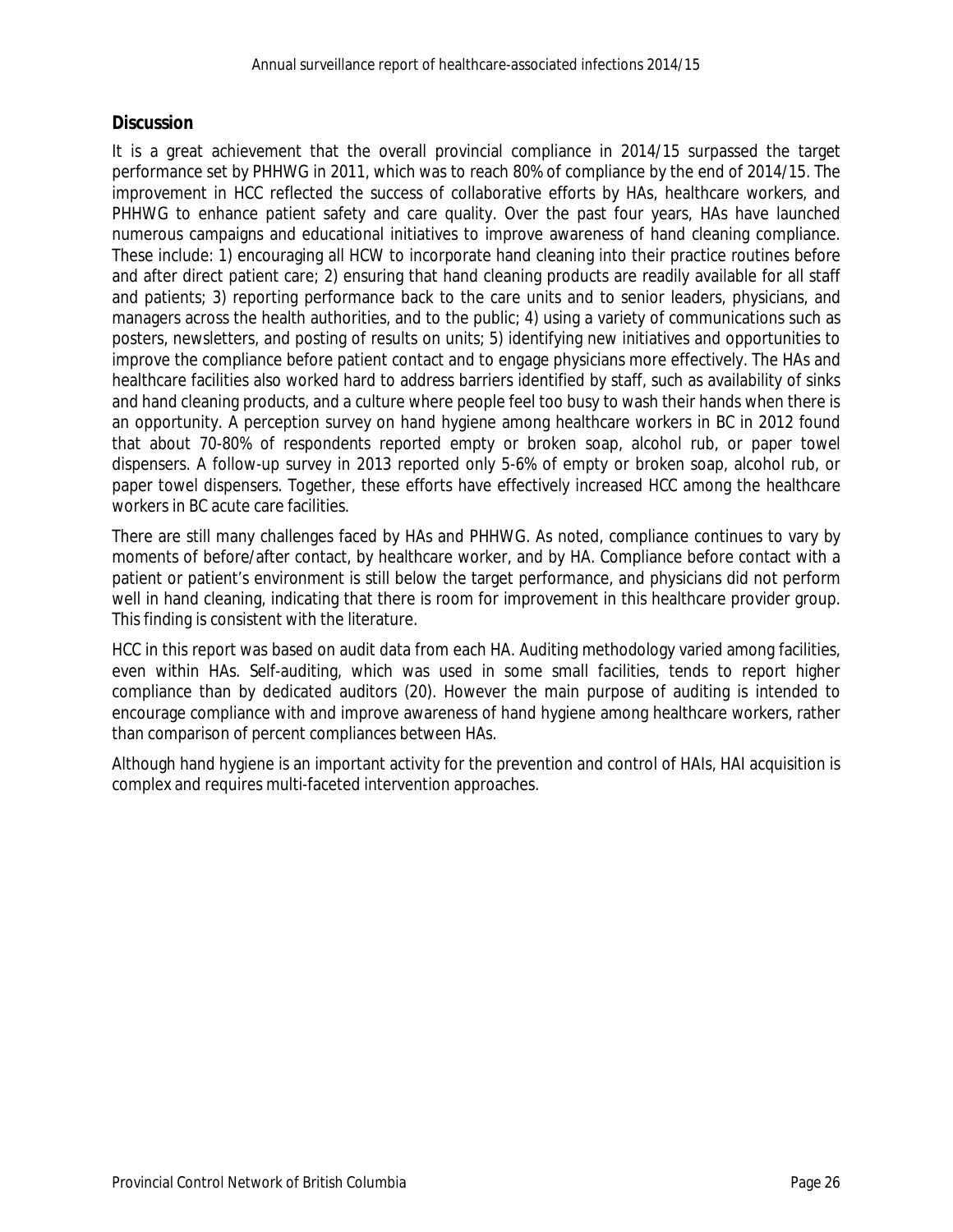## <span id="page-26-0"></span>**Conclusion**

In FY 2014/15, CDI rates continued to decrease, reflecting the success of CDI prevention and control strategies in the HAs, such as antimicrobial stewardship, environmental cleaning, and hand hygiene. However, these measures did not have significant impact on the incidences of HCA MRSA, which showed an upward trend in the last five years, even though the number of MRSA associated with current admission to the reporting facility decreased in 2014/15.

Additionally, the worldwide spread of CPO is of growing concern; because of this, CPO was added to the provincial surveillance program in 2014. A great deal of effort has been put into the creation of this new program, and it will allow us to effectively monitor trends related to these organisms.

Hand hygiene compliance continued to increase, with the target performance being surpassed in all four quarters in 2014/15. We would like to congratulate BC's healthcare workers on this important achievement.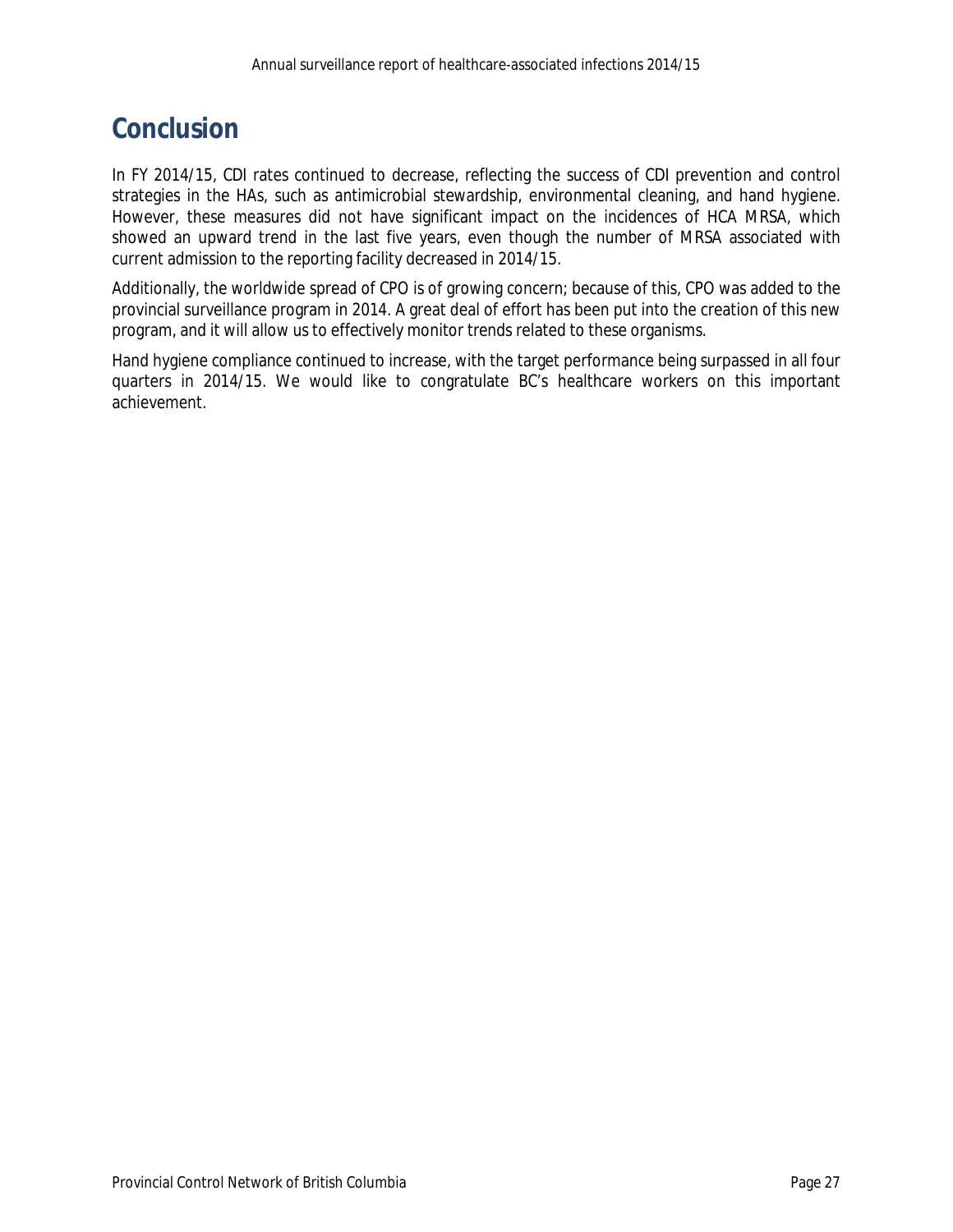# <span id="page-27-0"></span>**Link to Methodology Appendices**

The details of the methodology for this report are provided in a separate document: [http://s.picnet.ca/appendices201415.](http://s.picnet.ca/appendices201415)

# <span id="page-27-1"></span>**Table of Acronyms**

| <b>ARO</b>    | Antimicrobial-resistant organism                          |
|---------------|-----------------------------------------------------------|
| <b>BC</b>     | <b>British Columbia</b>                                   |
| CA            | Community-associated                                      |
| CI            | Confidence interval                                       |
| <b>CDI</b>    | Clostridium difficile infection                           |
| <b>CNISP</b>  | Canadian Nosocomial Infection Surveillance Program        |
| <b>FHA</b>    | Fraser Health Authority                                   |
| FQ            | Fiscal quarter                                            |
| <b>FY</b>     | Fiscal year                                               |
| HA            | Health authority                                          |
| HAI           | Healthcare-associated infection                           |
| <b>HCA</b>    | Healthcare-associated                                     |
| <b>HCC</b>    | Hand cleaning compliance                                  |
| HH            | Hand hygiene                                              |
| ICP           | Infection control practitioner                            |
| <b>IHA</b>    | Interior Health Authority                                 |
| MRSA          | Methicillin-resistant Staphylococcus aureus               |
| <b>NHA</b>    | Northern Health Authority                                 |
| <b>PCR</b>    | polymerase chain reaction                                 |
| PHC           | Providence Health Care                                    |
| <b>PHSA</b>   | Provincial Health Services Authority                      |
| <b>PICNet</b> | Provincial Infection Control Network of British Columbia  |
| <b>PHHWG</b>  | Provincial Hand Hygiene Working Group of British Columbia |
| SSC           | PICNet's Surveillance Steering Committee                  |
| <b>VCHA</b>   | Vancouver Coastal Health Authority                        |
| <b>VIHA</b>   | <b>Island Health Authority</b>                            |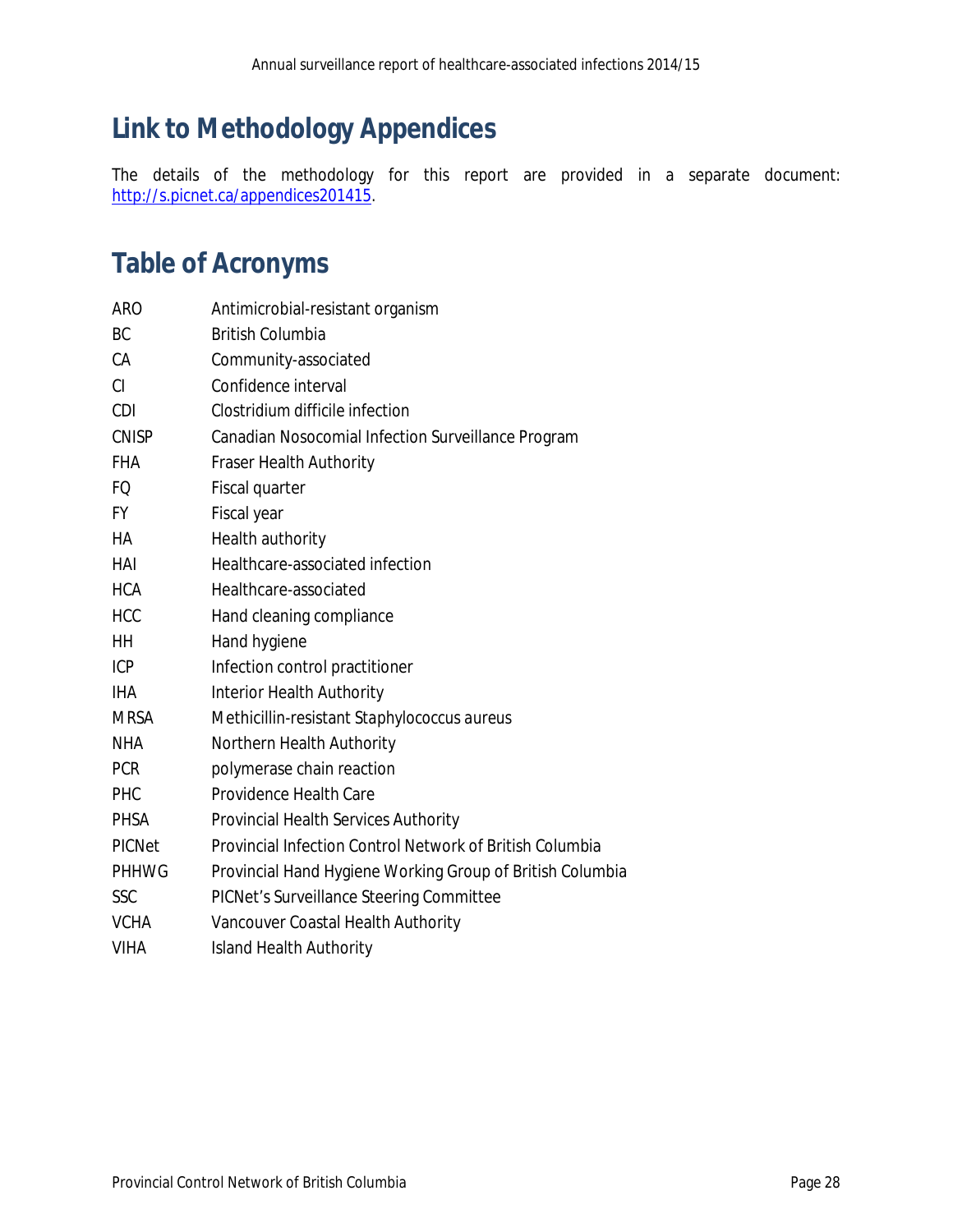### <span id="page-28-0"></span>**Acknowledgements**

PICNet wishes to thank all participants in each health authority and their affiliated acute care facilities for their ongoing support and participation in the provincial HAI surveillance program. We also thank the infection control practitioners and epidemiologists, and other healthcare providers who collect and report the surveillance data to the health authorities and PICNet.

PICNet recognizes important contributions from the members of PICNet's **Surveillance Steering Committee** on the development of the provincial MRSA surveillance program and associated reports, especially Dr. Guanghong Han, PICNet's epidemiologist, for compiling this report.

#### **Surveillance Steering Committee**

PICNet's Surveillance Steering Committee consists of representatives from each health authority and related organization, and provides guidance to PICNet's surveillance programs and assists the PICNet Management Office in implementation within the participating health authorities. The committee members during fiscal year 2014/15 were:

| Dr. Elizabeth Bryce   | <b>Medical Microbiologist</b>      | <b>VCHA</b>   |
|-----------------------|------------------------------------|---------------|
| June Chen Collet      | Epidemiologist                     | <b>PHSA</b>   |
| Kelly Dillon          | Infection control practitioner     | IHA           |
| Tara Donovan          | Epidemiologist                     | <b>FHA</b>    |
| Dr. Randall Dumont    | Pathologist                        | <b>NHA</b>    |
| Leslie Forrester      | Epidemiologist                     | <b>VCHA</b>   |
| <b>Bruce Gamage</b>   | Manager                            | <b>PICNet</b> |
| Diana George          | Epidemiologist                     | <b>BCCDC</b>  |
| Dr. Guanghong Han     | Epidemiologist                     | <b>PICNet</b> |
| Lisa Harris           | Infection control practitioner     | <b>VCHA</b>   |
| Deanna Hembroff       | Infection Control Regional Manager | <b>NHA</b>    |
| Dr. Linda Hoang       | <b>Medical Microbiologist</b>      | <b>BCCDC</b>  |
| Dr. Pamela Kibsey     | <b>Medical Microbiologist</b>      | <b>VIHA</b>   |
| Kelsi Laporte         | Infection control practitioner     | <b>PHSA</b>   |
| <b>Tony Leamon</b>    | Epidemiologist                     | <b>VIHA</b>   |
| Dr. Elisa Lloyd-Smith | Epidemiologist                     | PHC           |
| Dr. Julie Mori        | Epidemiologist                     | IHA           |
| Dr. Manal Tadros      | <b>Medical Microbiologist</b>      | <b>FHA</b>    |
| Dr. Peter Tilley      | <b>Medical Microbiologist</b>      | <b>PHSA</b>   |
| Dr. Bing Wang         | <b>Medical Microbiologist</b>      | <b>IHA</b>    |
| Valerie Wood          | <b>Infection Control Director</b>  | <b>VIHA</b>   |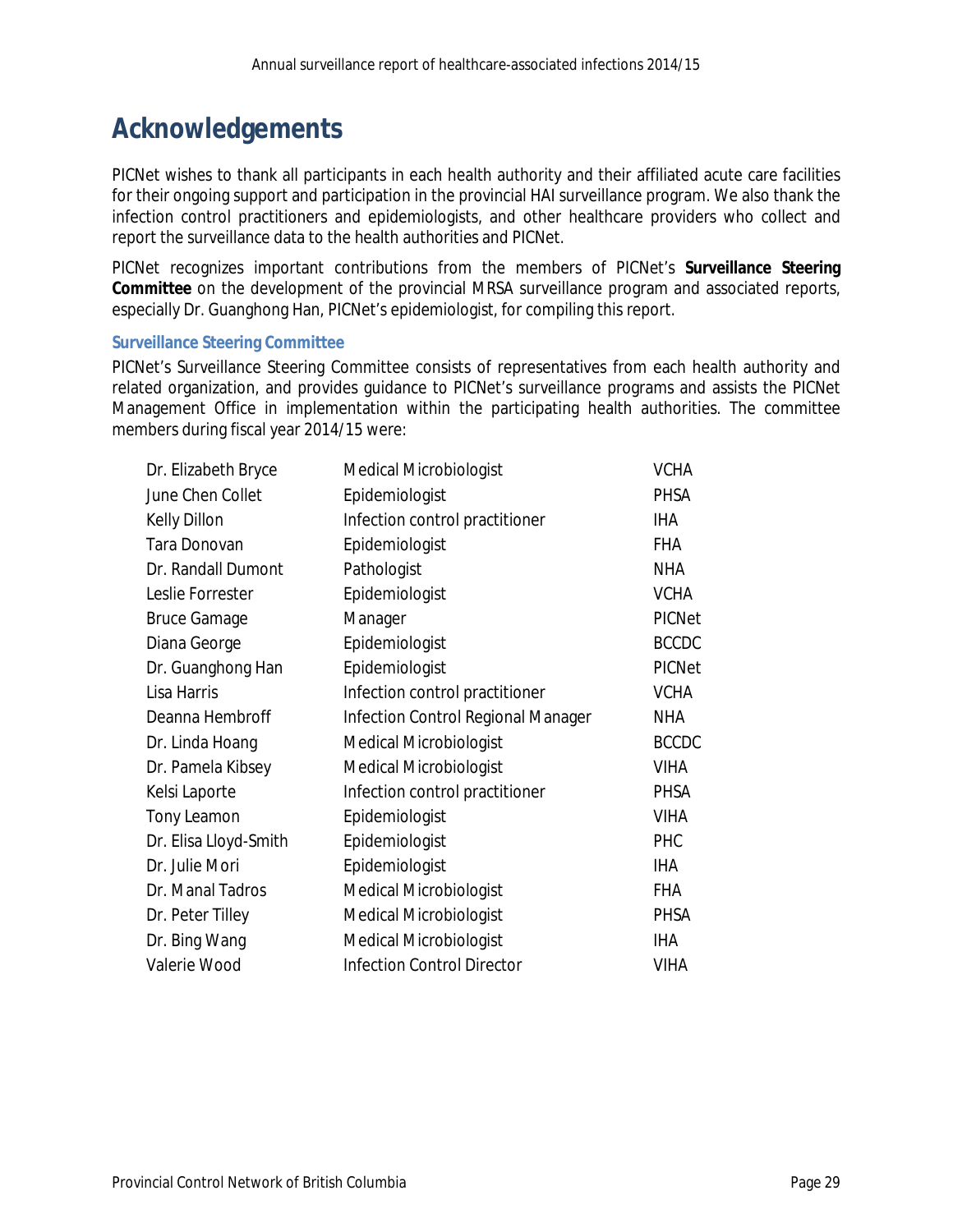# <span id="page-29-0"></span>**References**

- 1. The Chief Public Health Officer's Report on the State of Public Health in Canada, 2013: Infectious Disease - The Never-ending Threat[. http://publichealth.gc.ca/CPHOReport](http://publichealth.gc.ca/CPHOReport)
- 2. Ontario Agency for Health Protection and Promotion (Public Health Ontario), Provincial Infectious Diseases Advisory Committee. Best practices for surveillance of health care-associated infections in patient and resident populations. 3rd ed. Toronto, ON: Queen's Printer for Ontario; 2014.
- 3. Yokoe DS, Anderson DJ, Berenholtz SB, Calfee DP, Dubberke ER, Ellingson KD, et al. A Compendium of Strategies to Prevent Healthcare-Associated Infections in Acute Care Hospitals: 2014 Updates. Infection Control and Hospital Epidemiology 2014; 35(8): 967–977. DOI: 10.1086/677216.
- 4. Magill SS, Dumyati D, Ray SM, and Fridkin SK. Evaluating Epidemiology and Improving Surveillance of Infections Associated with Health Care, United States. Emerging Infectious Diseases 2015; 21: 1537-1542. DOI: http://dx.doi.org/10.3201/eid2109.150508
- 5. Vindigni SM and Surawicz CM. *C. difficile* Infection: Changing Epidemiology and Management Paradigms. Clinical and Translational Gastroenterology. 2015; 6, e99; doi:10.1038/ctg.2015.24
- 6. Lessa FC, Mu Y, Bamberg WM, Beldavs ZG, Dumyati GK, et al. Burden of *Clostridium difficile* Infection in the United States. New England Journal of Medicine 2015;372:825-834. DOI: 10.1056/NEJMoa1408913
- 7. Provincial Control Network of British Columbia. Clostridium difficile Infection (CDI) Surveillance Report For the Fiscal Year 2013/2014 (April 1, 2013 to March 31, 2014). 2014. <https://www.picnet.ca/wp-content/uploads/PICNet-Annual-CDI-Surveillance-Report-2013-2014.pdf>
- 8. Peebles E, Morris R, and Chafe R. Community-associated methicillin-resistant *Staphylococcus aureus* in a pediatric emergency department in Newfoundland and Labrador. Canadian Journal of Infectious Diseases & Medical Microbiology 2014;25:13-16.
- 9. Friedman L, Wallar LE, and Papadopoulos A. Environmental Risk Factors for Community-Acquired MRSA. 2015. [http://www.ncceh.ca/documents/evidence-review/environmental-risk-factors](http://www.ncceh.ca/documents/evidence-review/environmental-risk-factors-community-acquired-mrsa)[community-acquired-mrsa](http://www.ncceh.ca/documents/evidence-review/environmental-risk-factors-community-acquired-mrsa)
- 10. Graham, P. L., S. X. Lin, and E. L. Larson. A U.S. population-based survey of *Staphylococcus aureus* colonization. Annals of Internal Medicine 2006;144:318-325.
- 11. Public Health Agency of Canada. Methicillin-resistant *Staphylococcus aureus* in Canadian acute-care hospitals: Surveillance Report January 1, 2008 to December 31, 2012. Centre for Communicable Diseases and Infection Control, Public Health Agency of Canada, 2014.
- 12. Kavanagh KT, Calderon LE, Saman DM, and Abusalem SK. The use of surveillance and preventative measures for methicillin-resistant *staphylococcus aureus* infections in surgical patients. Antimicrobial Resistance and Infection Control 2014; 3:18. <http://www.aricjournal.com/content/3/1/18>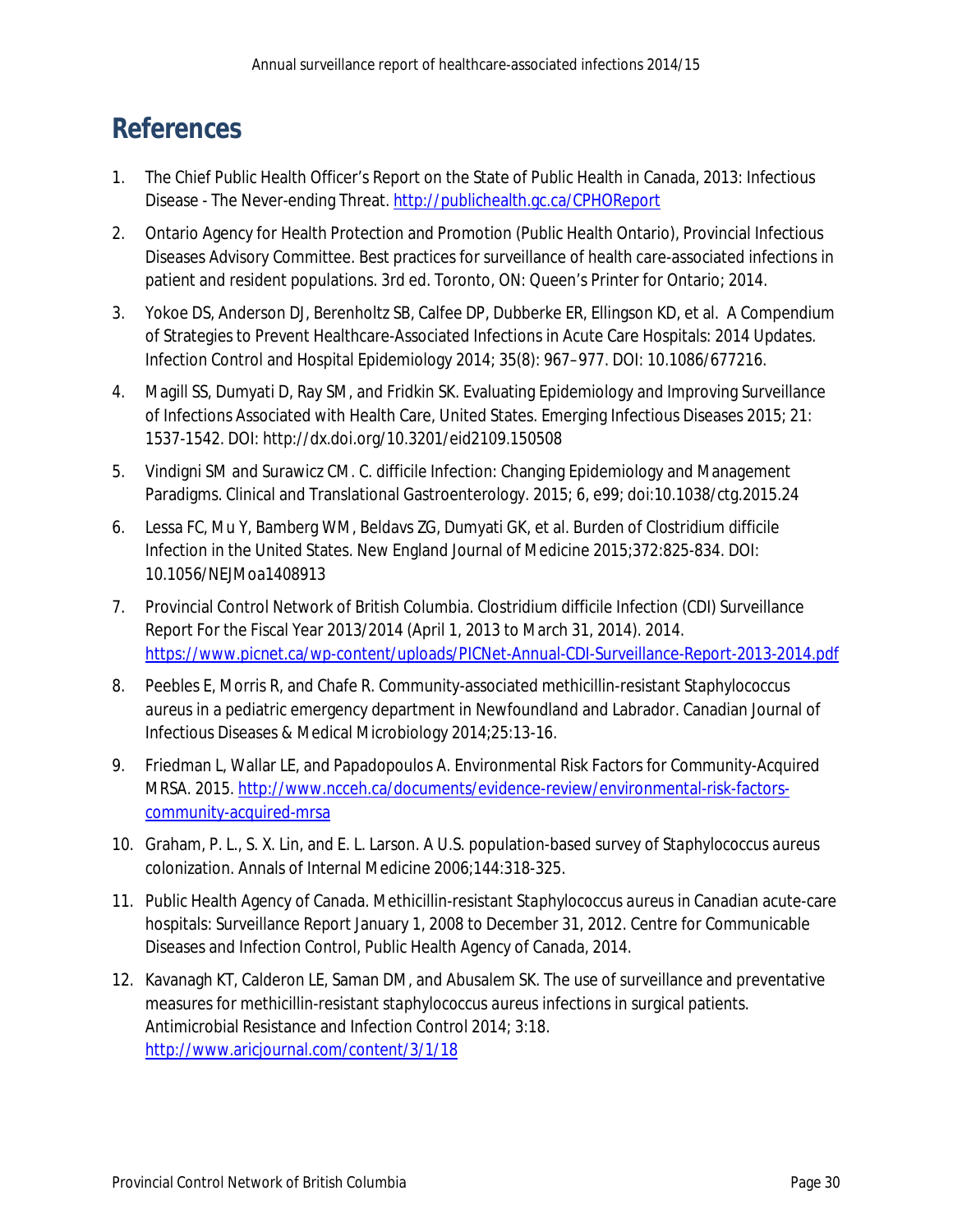- 13. Centers for Disease Control and Prevention. 2012. Active Bacterial Core Surveillance Report, Emerging Infections Program Network, Methicillin-Resistant *Staphylococcus aureus*, 2012. [http://www.cdc.gov/abcs/reports-findings/survreports/mrsa12.pdf.](http://www.cdc.gov/abcs/reports-findings/survreports/mrsa12.pdf)
- 14. Jacob JT, Klein E, Laxminarayan R, Beldavs Z, Lynfield R, Kallen AJ, et al. Vital Signs: Carbapenem-Resistant Enterobacteriaceae. MMWR 2013;62:165-170
- 15. Savard P, Carroll K, Wilson LE and Perl TM. The Challenges of Carbapenemase-Producing *Enterobacteriaceae* and Infection Prevention: Protecting Patients in the Chaos. Infection Control and Hospital Epidemiology 2013;34:730-739
- 16. Hoang L. Global threat, provincial action: Carbapenemase-producing organisms in British Columbia. BC Medical Journal 2014;56:395
- 17. van der Bij AK and Pitout JDD. The role of international travel in the worldwide spread of multiresistant *Enterobacteriaceae*. Journal of Antimicrobial Chemotherapy 2012;67:2090–2100. DOI:10.1093/jac/dks214
- 18. Public Health Agency of Canada. Carbapenem-Resistant Gram-Negative Bacilli in Canadian acutecare hospitals: Surveillance Report January 1, 2010 to December 31, 2012. Centre for Communicable Diseases and Infection Control, Public Health Agency of Canada, 2014.
- 19. Kantele A, Lääveri T,Mero S,Vilkman K, Pakkanen SH, Ollgren J, et al. Antimicrobials Increase Travelers' Risk of Colonization by Extended-Spectrum Betalactamase-Producing *Enterobacteriaceae*. Clinical Infectious Diseases. 2015;60:837–846. DOI: 10.1093/cid/ciu957
- 20. Dhar S, Tansek, R, Toftey E, Dziekan B, Chevalier TC, Bohlinger CG, et al. Observer bias in hand hygiene compliance reporting. Infection Control and Hospital Epidemiology 2010; 31:869-70.
- 21. Schutze GE and Willoughby RE. Policy statement: *Clostridium difficile* Infection in Infants and Children. Pediatrics 2013;131:196–200
- 22. Nicholson MR, Thomsen IP and Edwards KM. Controversies Surrounding *Clostridium diff*icile Infection in Infants and Young Children. Children 2014;1:40-47. doi:10.3390/children1010040
- 23. World Health Organization (WHO). Clean care is safer care: the first global patient safety challenge. http://www.who.int/gpsc/en/. Accessed on May 18, 2011